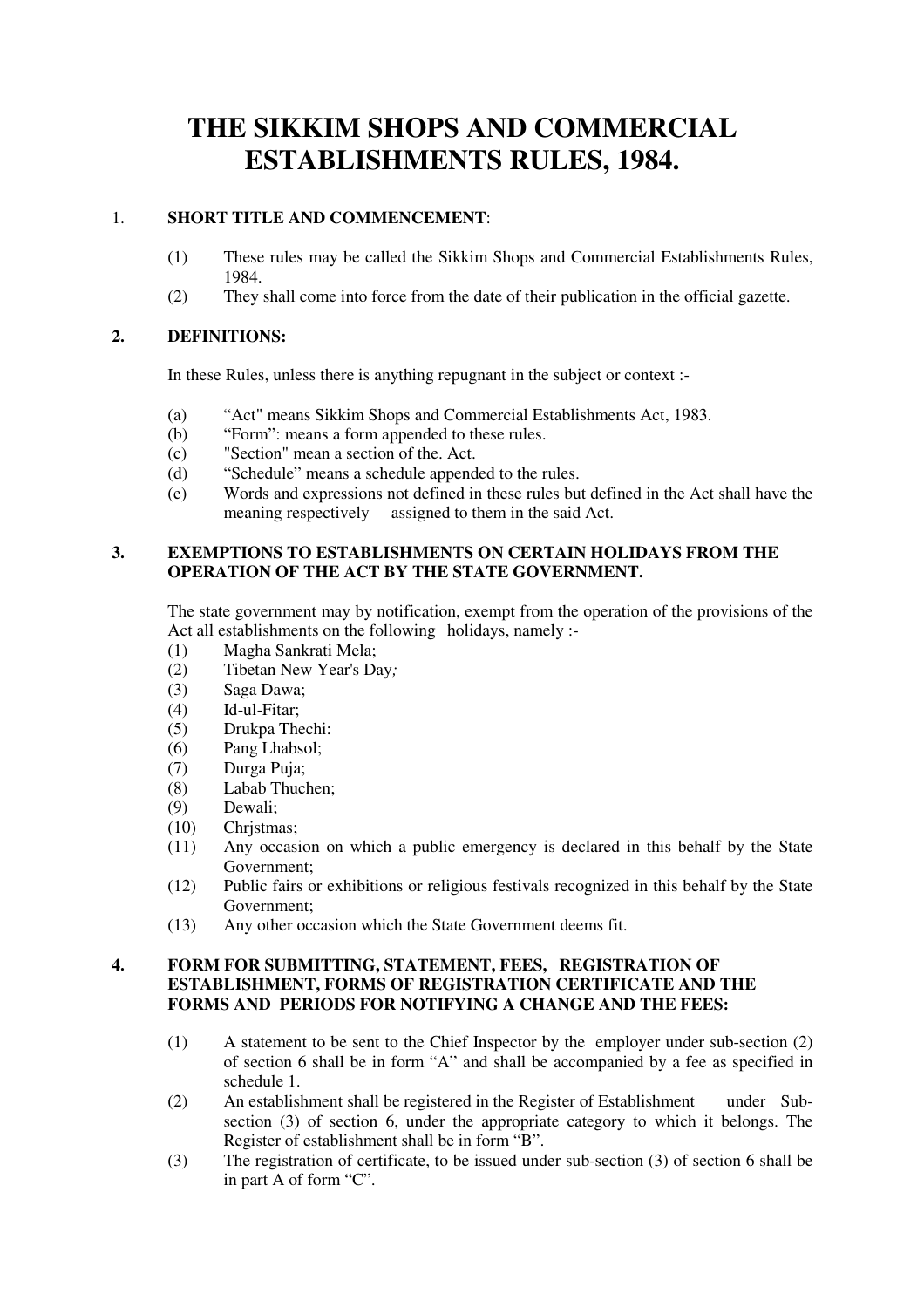- (4) The application for renewal of a registration certificate shall be accompanied by a fee as specified in Schedule I and the renewal certificate shall be in Part B of form "C". Provided that any application for renewal of a license submitted after the period prescribed in these rules shall be accompanied with a late fee of Rs. 1/- for every day of delay.
- (5) In the event of loss or destruction of the registration certificate an application shall be made to the Chief' Inspector within seven days of such loss or destruction for a duplicate copy thereof which may be granted on payment of ten rupees.
- (6) The employer shall notify to the Inspector of the area concerned, in form "D" alongwith such fees as are specified in Schedule II, any change in respect of the total number of employees, within 15 days after the expiry of the quarter to which the change relates; and any change, other than in respect of the total number of employees, in respect of the information contained in the statement furnished by him under rule 4(1) within thirty days after the change has taken place.

**Explanation:** For the purpose of this rule "quarter" means a quarter ending on 31st March,  $30<sup>th</sup>$  June, 30th September and  $31<sup>st</sup>$  December.

# **5. PETITION OF APPEAL TO BE ACCOMPANIED BY FEE:-**

- (1) Every petition of appeal as referred to in sub-section (1) and (2) of Section 8 of the Act shall be accompanied by a Bank Receipt of the State Bank of Sikkim for  $\bar{\tau}$  20/-.
- (2) Every fee as referred to under the Act and the Rules shall be credited under the head "087- Labour & Employment- Other Receipts".

## **6. SIX DAYS IN A YEAR FOR ADDITIONAL OVERTIME :**

- (1) An employee may be required or allowed to work in a Shop or Commercial establishment under sub-section (3) of section 13 in excess of the period fixed under sub-section (1) of that section on any the following days, for the purposes of making accounts, stock, taking or settlements if such excess period does not exceed twenty four hours :-
- (i) The  $31<sup>st</sup>$  day of March;
- (ii) The  $30<sup>th</sup>$  day of June;
	- (iii) The  $31<sup>st</sup>$  day of December;
	- (iv) The three days preceding the Ram Nawami day;
	- (2) On any of the days mentioned in sub-rule (1) the operation of the provisions relating to closing hours in sections 10 and 12 shall remain suspended.

# **7. NOTICE TO BE GIVEN TO INSPECTOR WHEN ADDITIONAL OVERTIME IS TO BE WORKED:-**

Notice of the intention to require employees in a Shop or Commercial Establishment to work under sub-section (3) of section 13 in excess of the period fixed under sub-section (1) of section 13 and sub-section 2 of section 20 on any day as specified under sub-rule (1) of rule 6 shall be given by the employer in English or in any of the official languages of the State of Sikkim to the Inspector within whose jurisdiction such establishment is situated at least 24 hours before such day;

Provided that if employer for reasons beyond his control is unable to given requisite notice at least 24 hours before such day, he shall give the notice in such day.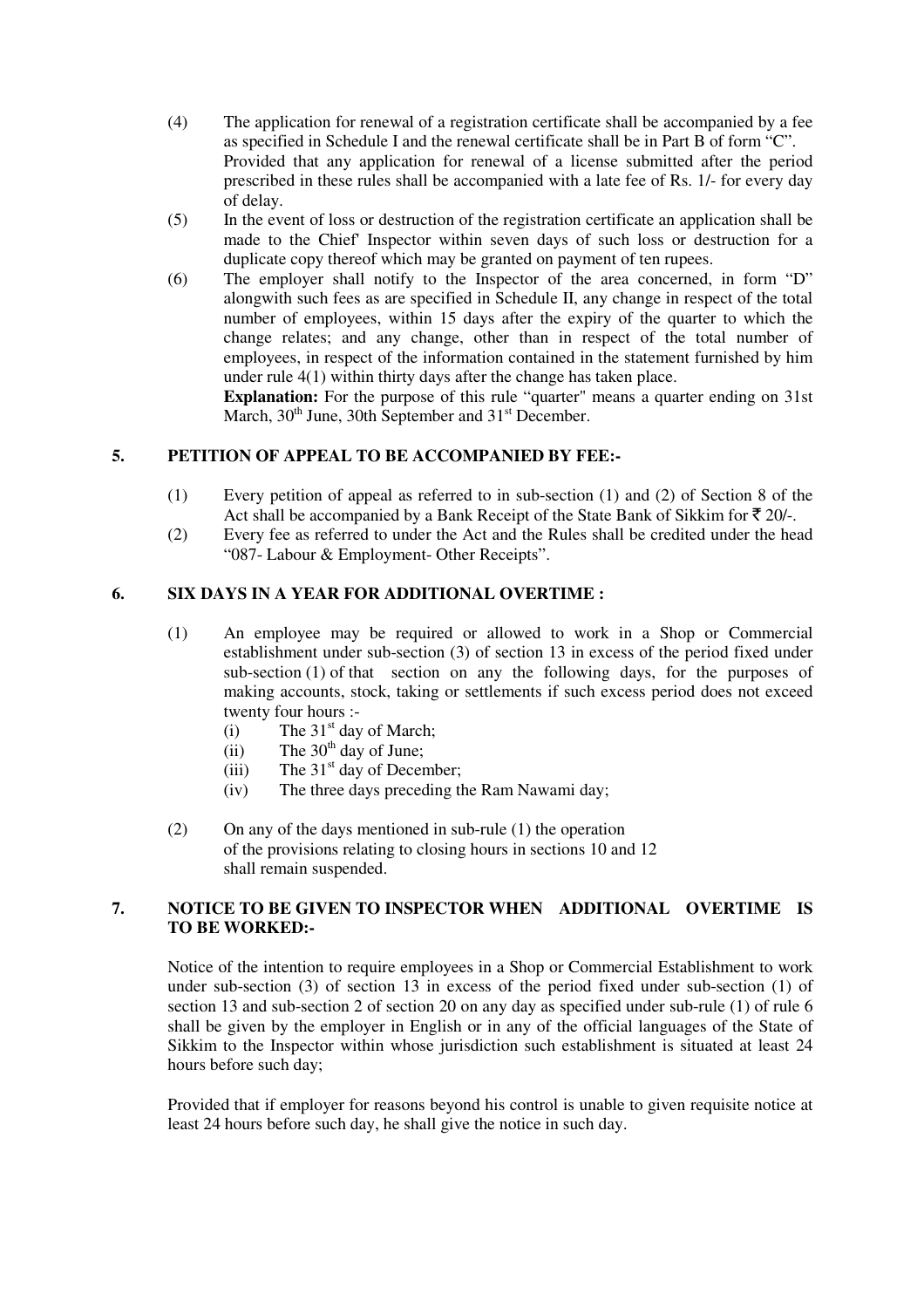#### **8. IDENTITY CARD TO BE ISSUED TO THE EMPLOYEES AFTER NECESSARY POLICE VERIFICATION:**

The Identity card to be issued under section 23 and 30 shall be issued only after necessary police verification.

# **9. RECEIPT OF SECURITY MONEY**

- (1) The Inspector with whom money is deposited by way of security for the return of the seized goods under sub-section  $(3)$  of section it shall maintain in a serially numbered cash receipt in Form 'E' the amount so deposited. The amount shall be refunded to the depositor if he is not prosecuted within the period prescribed in subsection (5) of that section, on the expiry of such period, and if he is prosecuted, after the case is finally disposed of in his favour.
- (2) The Inspector shall, for the goods seized by him under subsection (2) of section II, issue a seizure memo in form "F" to the person from whom such section II, issue a seizure memo in form  $F'$  to the goods have been seized and when such goods are returned to the person concerned he shall obtain a delivery memo from the said person with the acknowledgement in Part B of Form 'F'.

#### **10. THE EMPLOYMENT OF CHILDREN AND YOUNG PERSON**

An Inspector may require an employer to produce in respect of any person employed by him whom the Inspector suspects to be a child or young person as proof of his age.

- (i) An authentic extract from the school record, or
- (ii) A certificate of age from a registered medical practitioner in form 'G'.

### **11. FIXATION OF TIMES AND METHODS FOR CLEANING ESTABLISHMENTS, EXEMPTION OF CERTAIN ESTABLISHMENTS FROM THE PROVISIONS OF THE ACT AND PRECAUTION AGAINST THE FILE TO BE TAKEN.**

- (1) In every establishments,
	- (a) all the inside walls of the rooms and all the ceilings and tops of such rooms and all the passages and staircases shall be lime washed or colour washed at least once in every two years dating from the period when these were lime washed or colour washed and shall be maintained in a clean State.

Provided that the Inspector may require them to be lime washed or colour washed earlier than two years if in his opinion they have become so unclean as to require immediate lime washing or colour washing.

- (b) All the beams, rafter, doors, window frames and other wood work with the exception of floors shall be either painted or varnished once in seven years dating from the period when these were last painted or varnished and shall be maintained in a clean state;
- (2) The date on which lime washing, colour washing, painting or varnishing, as the case may be is carried out, shall be duly entered in a register maintained in form 'H' which shall be shown to the Inspector when required.
- (3) Nothing in this rule shall apply to:-
	- (a) rooms ( not being rooms in residential hotel, restaurants and eating houses) used only for storage of articles.
	- (b) Walls or tops of rooms which are made of galvanized iron, tiles, asbestos sheets or similar material or glazed bricks.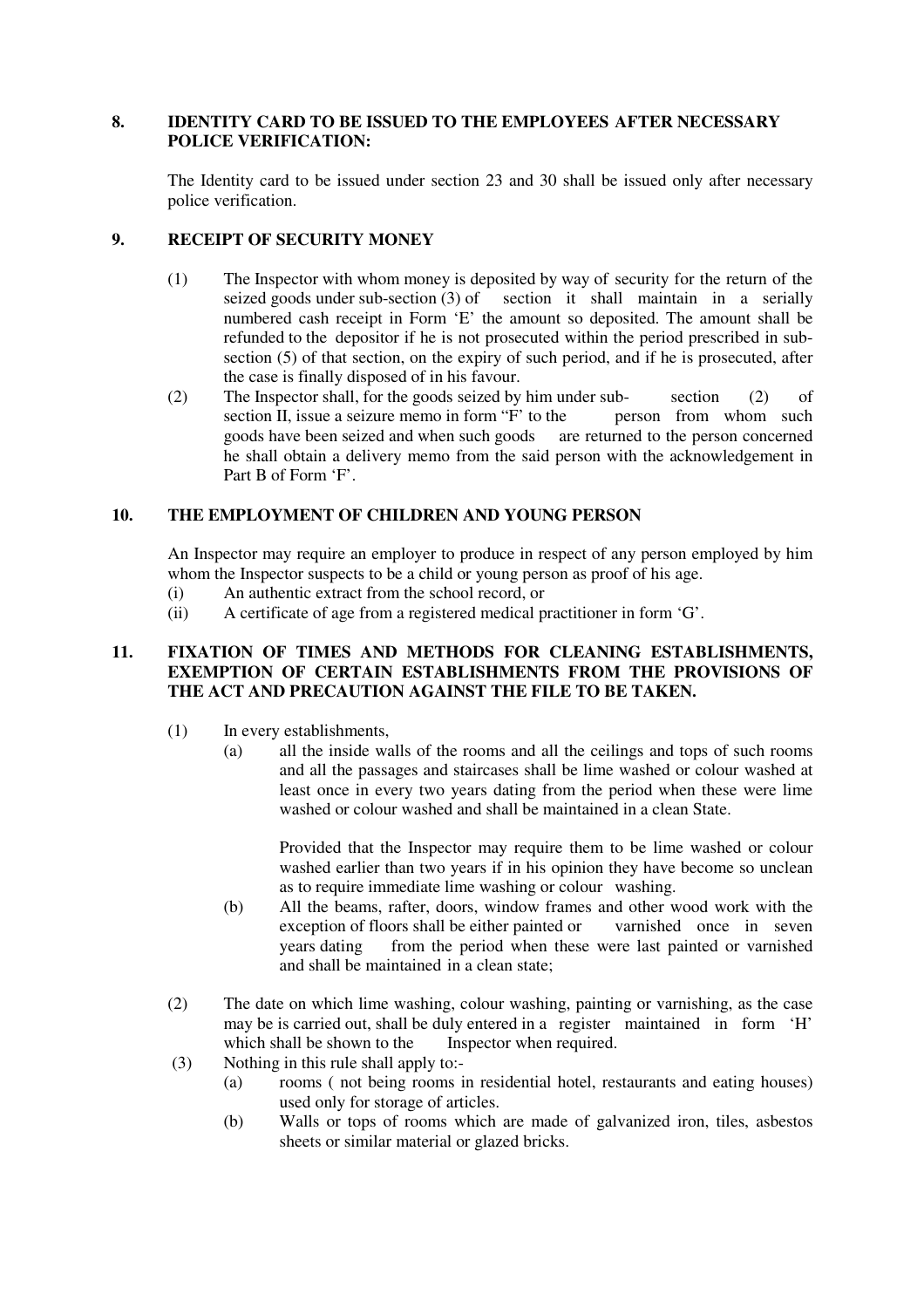- (c) Any other establishment or part thereof in which lime washing or painting is in the opinion of the Inspector unnecessary to satisfy the requirements of section 44 as to cleanliness.
- (4) rubbish, filth or debris shall not be allowed to accumulate or to remain on any part of the establishment for more than twenty-four hours and shall be disposed of in the manner approved by the Inspector. All filth and other decomposing matter shall be kept in covered receptacles.
- (5) all drains carrying waste or sullage water or sewage shall be constructed of masonary or other impermeable material and shall be regularly flushed at lease twice daily and where possible, connected with some recognized drainage line.
- (6) the establishment and the compound surrounding it shall be maintained in a strictly sanitary and clean condition. The floors shall be swept or otherwise cleaned at least once a month.
- (7) the employer shall enforce the proper use of latrines and urinals and present pollution by excreta or urine of the surface of the ground in the vicinity of the latrine or the urinal and in the compound of the establishment. The employer shall make suitable arrangement for the regular cleaning and conserving of the latrines and urinals to the satisfaction of the Inspector.
- (8) the area around the place where drinking water is distributed to the workers shall be kept clean and properly drained.
- (9) No person shall smoke or use a naked light or cause or permit any such light to be used in the immediate vicinity of any inflammable materials in any establishment.

# **12. FIRST AID APPLIANCES :**

The first aid box to be maintained under section 48 shall contain the following equipment together with a book of instructions in first-aid, that is to say :

- (i) 3 small sterilized dressings,
- (ii) 2 medium size sterilized dressing,
- (iii) 2 large size sterilized burn dressings,
- (iv) 2 large size sterilized dressings,
- (v) 2(1/2 doz.) packets sterilized cotton wool.
- (vi) 1 pair of dressing scissors.
- (vii) 1 (1oz.) bottle containing solution of iodine or mercurrichrome.
- (viii) 1 (1oz.) bottle containing solution of salvolative having the dose and mode of administration indicated on the label.
- (ix) 1 (1 oz.)bottle containing potassium permanganate crystals.
- (x) Any antidote for burns.

# **13. QUALIFICATIONS OF INSPECTORS:**

No person shall be appointed to be an Inspector under the Act, or having been so appointed, shall continue to hold office, if he has or acquires, directly or indirectly by himself or by any partner, any share or interest in any establishment to which the Act applies in the area for which he is to be or has been appointed:

Provided that nothing in this rule shall apply-

(I) To any person who has been permitted by the authority competent to appoint him as Inspector to hold or acquire directly or indirectly by himself or in the name of any member of his family living with him or dependent on him, any share or interest in any registered Co-operative Bank or Co-operative society or in any public limited company, or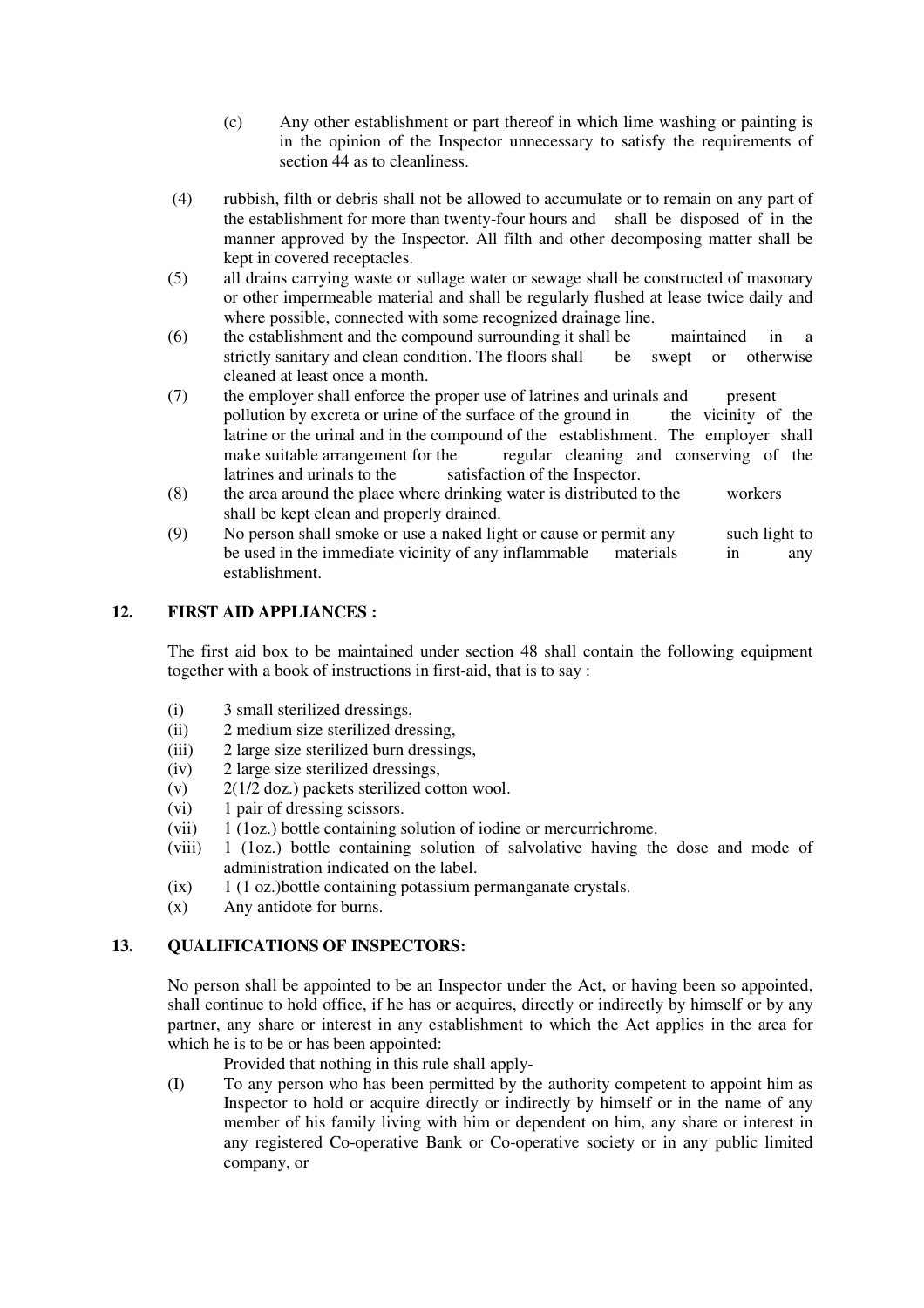(II) To any person who acquires by inheritance any share or interest in any firm or business but who is not a working partner therein

# **14. POWERS AND DUTIES OF THE INSPECTOR**

The Inspector shall make such examination as may appear to him to be necessary for the purpose of satisfying himself that the provisions of the Act and of these rules and any orders issued by the Government under the Act are duly observed in particulars, he shall satisfy himself.

- (1) That the establishments are duly registered under the Act;
- (2) That the registers, records and notices required be maintaining or displaying under the Act or these rules are properly maintained or displayed;
- (3) That the intervals of rest and holiday required to be granted or observed under the Act are granted and observed and that the limit of hours of work and spread-over laid down under the Act are not exceeded;
- (4) That the provisions of the Act and any orders issued by Government regarding the opening and closing hours are duly observed;
- (5) That the identity cards for employees in residential hotels, restaurants and eating houses are properly provided;
- (6) That the provisions of the Act and these rules regarding leave are properly observed;
- (7) That the provisions of the Act and these rules relating to cleanliness, lighting and precautions against file and properly observed;
- (8) That the provisions of the Act relating to the payment for overtime work are duly observed; and
- (9) That no child is allowed to work in any establishment.

# **15. MAINTENANCE OF REGISTERS AND RECOREDS AND DISPLAY OF NOTICES:**

- (1) Every employer or manager of a Shop or Commercial Establishment shall maintain a register of employment in form 'I' provided that where the opening and closing hours and period of interval for rest are ordinarily uniform, the employer or Manager may maintain such register in form K.
- (2) Every employer or manager of a residential hotel, restaurant, eating house, theatre or other place of public amusement or entertainment shall-
	- (a) maintain a register of employment in form J provided that where the opening and closing hours and period of interval for rest are ordinarily uniform the employer or manager may maintain such register inform form 'L'.
	- (b) exhibit in his establishment a notice in form M, specifying the day or days of the week on which his employees shall be given a holiday (such notice being exhibited before the employees to which it relates cease work on the Saturday immediately preceding the first week during which it is to have effect).
- (3) Every employer or manager shall maintain a register of leave in form 'N'.
- (4) The employer or manager shall provide each employee with a book called "Leave Book" in form 'O'. The book shall be the property of the employees and the employer or his manager shall not demand it except to make entries therein and shall not keep it for more than a week at a time :

Provided that with the consent in writing of an employee whose wages are Rs. 300/- P.M. or more, the "Leave Book"may be kept in the custody of the employer.

(5) If any employee loses his "Leave Book" the employer or manager shall provide him with another copy on payment of Rs. 2/-, and shall complete it form his record.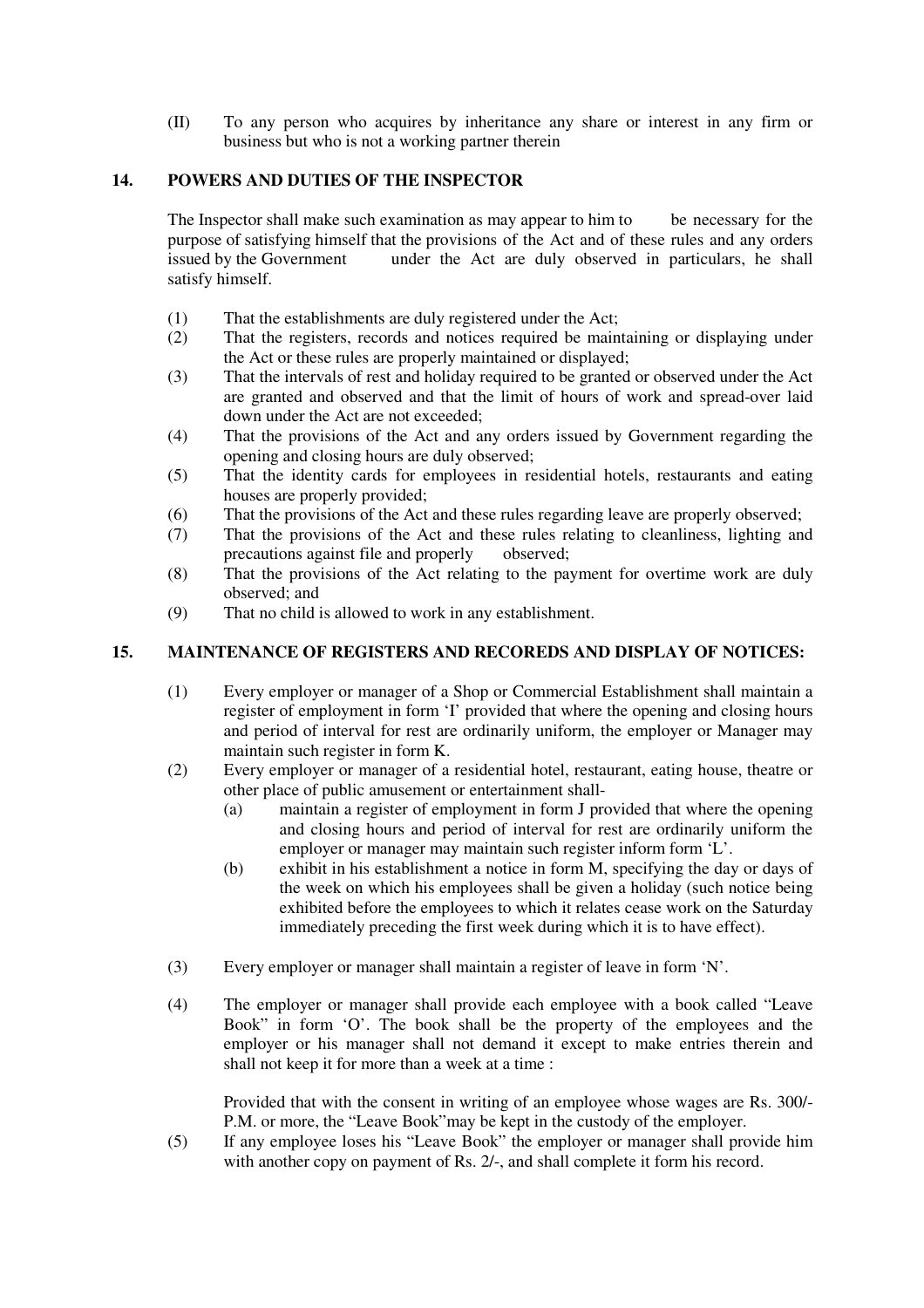- (6) Every employer or manager shall exhibit in his establishment a notice containing such extracts of the Act and these rules, in any of the said languages of the majority of his employees, as the Government may direct.
- (7) Any notice required to be exhibited under these rules shall be exhibited in such manner that it is readily seen and read by any person whom it affects and shall be replaced whenever it becomes defaced or otherwise ceases to be clearly legible.
- (8) In any register or record which an employer or manager is required to maintain under these rules, the entries relating to any day shall be made on such day and shall be authenticated under the signature of the employer or the manager on the same day

Provided that the entries relating to overtime work shall be made immediately after completion of such overtime work.

Provided further that in case both the employer and the manager are absent on any day the entries shall be authenticated by such person as may be authorized in writing by the employer.

- (9) The registers and records relating to any year shall be preserved to a period of two years after the last entry is made therein.
- (10) If on an application made by an employer or manager in writing, the State Govt. is satisfied that any muster roll, register or record maintained by the employer or manager gives in respect of all or any of the employees in his establishment the particulars required to be shown in any register, record or notice referred to in this rule, the State Govt. may by order in writing direct that such muster roll, register or record shall to the corresponding extent be that such muster roll, register or record shall to the corresponding extent be maintained in place of such register, record or notice referred to in this rule.
- (11) Save as provided in Sub-rule (6), all registers, records, muster rolls and notices required to be maintained, exhibited or given under this rule shall be either in English or in any of the said languages.
- (12) (i) Every employer or manager shall maintain a visit book in which an Inspector visiting the establishment may record his remarks regarding any defects that may come to light at the time of his visit or give directions regarding the production of any documents required to be maintained or produced under the provisions of the Act and the rules. Where the Inspector has no remarks to offer, he shall merely enter the date and time of his visit and sign on the book. The visit book shall be produced when demanded by an Inspector.
	- (ii) The visit book shall be a bound book of size  $7^{\prime\prime}x$  6" containing at least 100 pages, every second pages thereof shall be consecutively numbered and the unnumbered page between each two consecutively numbered pages shall have a vertical perforated straight line on the margin side at a margin of 1". Every numbered page shall contain the following headings at the top:-
		- (a) Name of the establishment or employer
		- (b) Locality
		- (c) Registration number of the establishment
		- (d) Date
		- (e) Time.
	- (iii) In case the visit book containing the remarks passed by an Inspector is lost, destroyed or defaced, the employer or manager shall forthwith report in writing the loss of the visit book to the Inspector of the area and immediately maintain a new visit book.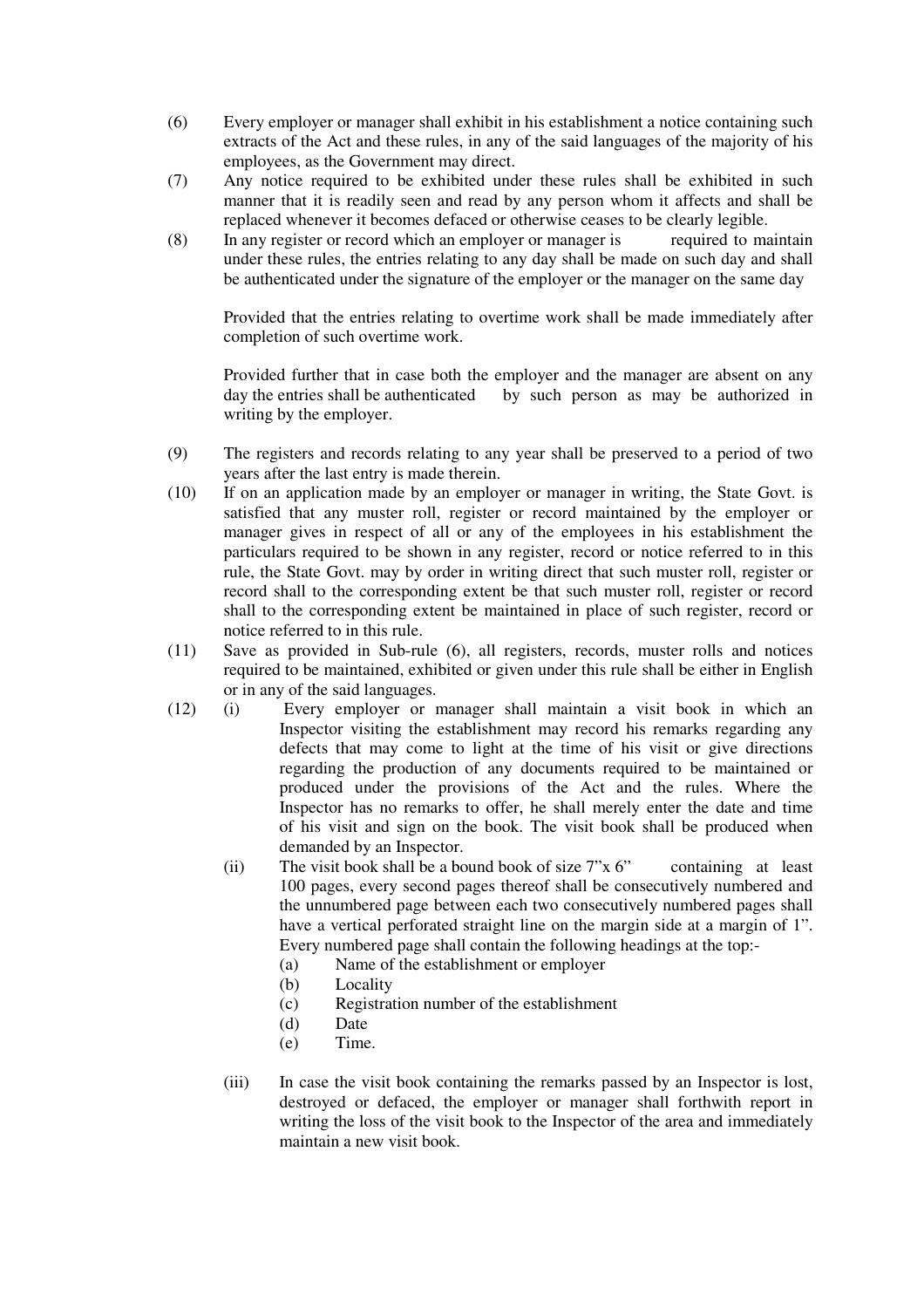(13) Where an office, Store-room, Godown, Warehouse, or work place used in connection with the trade and business of a shop is situated at premises other than the premises of the shop, all registers, records, muster rolls, visit books and notices required to be maintained, exhibited or given under the Act and these rules shall be separately so maintained, exhibited or given in respect of and at such office, Store room, godown, warehouse or work place.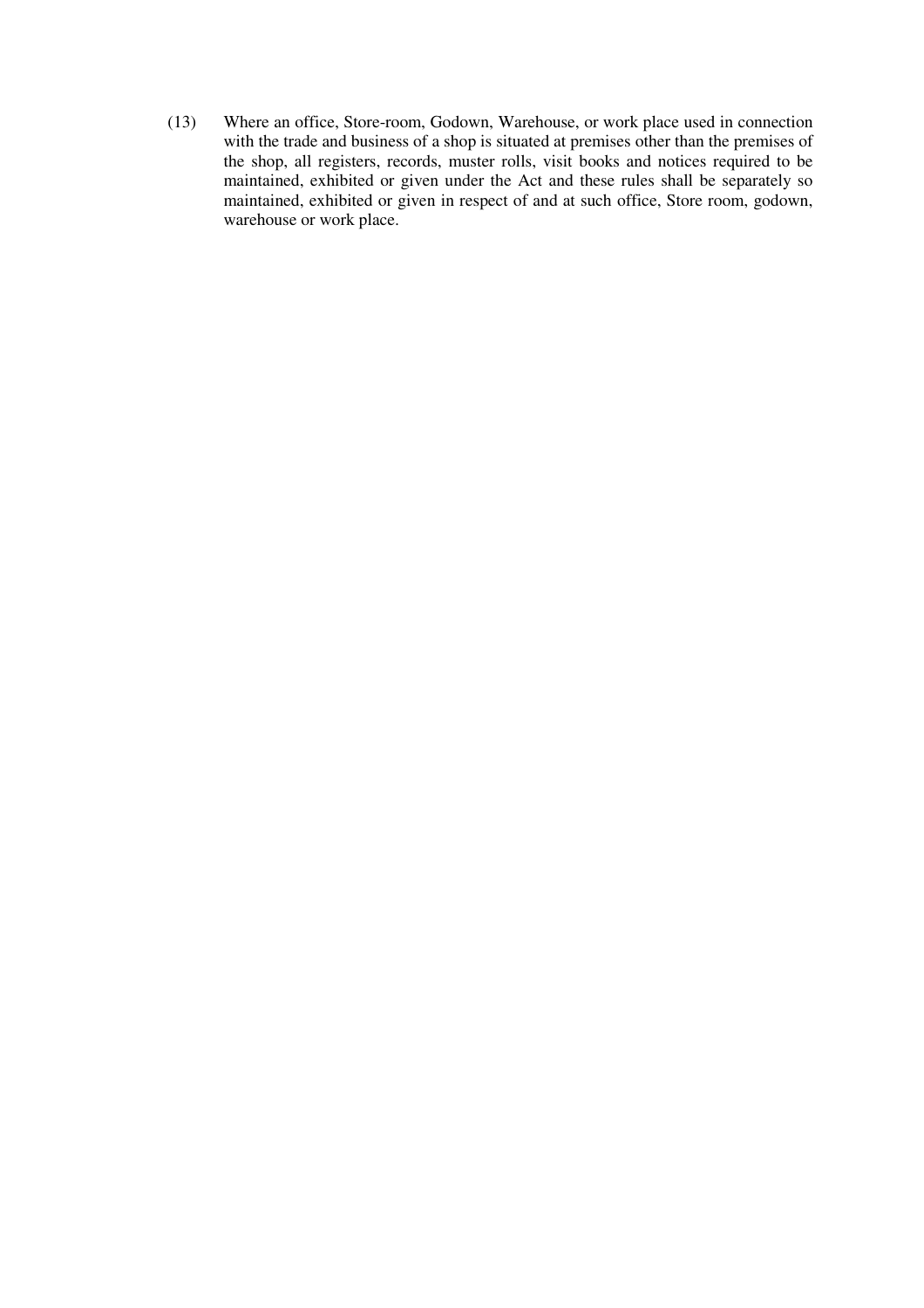#### **FORM 'A' See Rule No. 4 (i)**

# **STATEMENT UNDER SECTION 6 (2)**

- (1) Name of the Establishment, if any (in block letter)
- (2) Full postal address and location of the Establishment
- (3) Situation of office, storeroom, godown, warehouse or workplace, if any attached to the establishment but situated in premises different from those of the establishment.
- (4) Category of the Establishment i.e. whether (a) shops, (b) Commercial establishments (c) residential hotel, restaurant or eating house, (d) theatre or other place of public amusement or entertainment.
- (5) Particulars of the persons having interest in the establishment as employer (applicable only where a nomination is made under section 76)

| Sl.No. | Name and parentage | Designation | Permanent<br>address | Nature of<br>interest(Whether<br>partner<br>member/director/<br>Shareholders) |
|--------|--------------------|-------------|----------------------|-------------------------------------------------------------------------------|
|        | 2                  | 3           | 4                    |                                                                               |
|        |                    |             |                      |                                                                               |

- (6) Nature of business
- (7) Name, Designation and permanent address of the Employer (manager, agent or any other person) who is immediate in-charge of the general management or control of the establishment.
- (8) Particulars of the members of employer's family employed in the establishment as defined in section 2(17):

| Name    | Age | Sex | Relationship with employer |
|---------|-----|-----|----------------------------|
|         |     |     |                            |
|         |     |     |                            |
| ◠<br>د. |     |     |                            |

(9) Names of other persons occupying position of management or employees engaged in confidential capacity, if any.

| Name | Age | <b>Sex</b> | Relationship with employer |
|------|-----|------------|----------------------------|
|      |     |            |                            |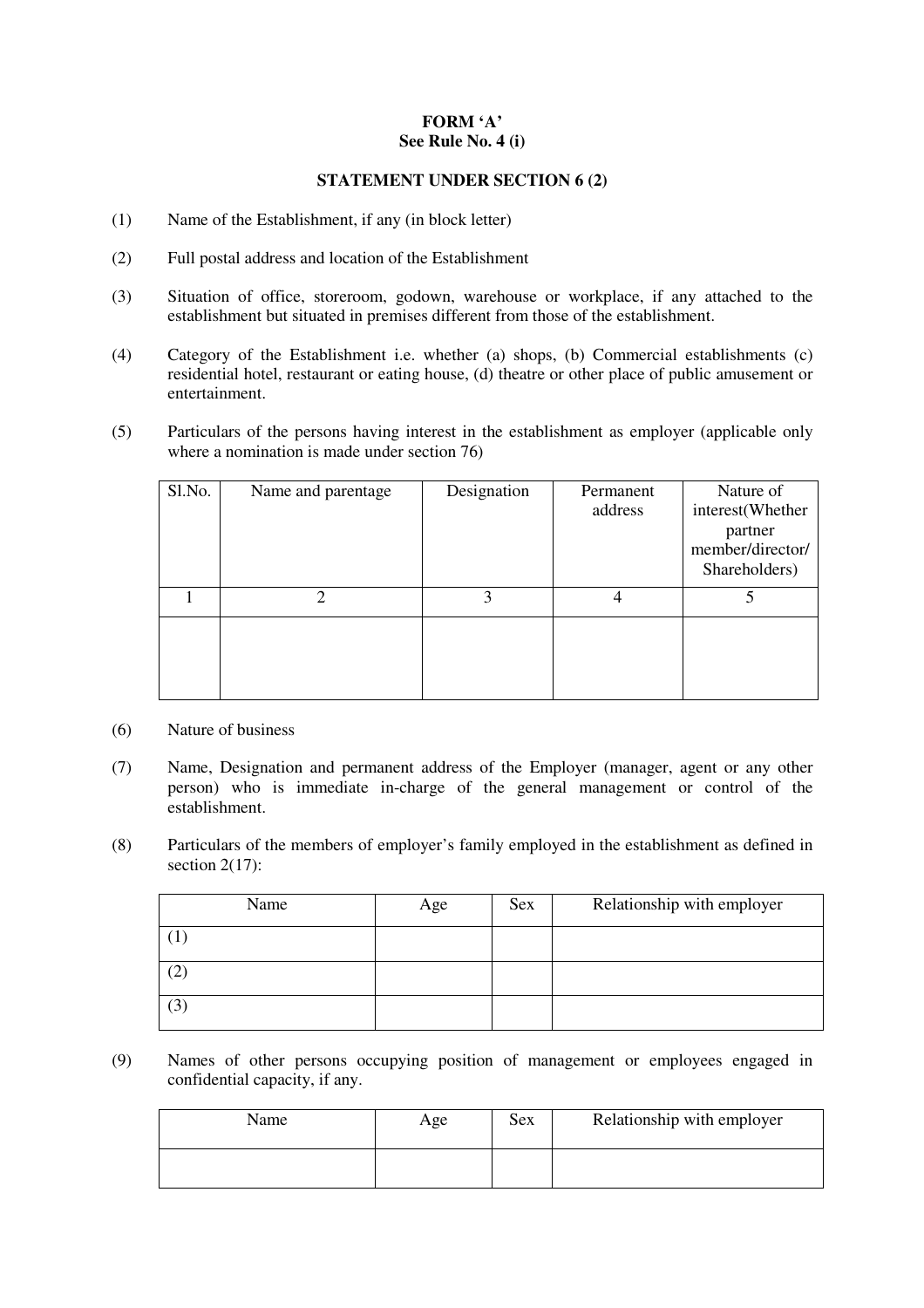#### (10) Total number of employees

|                   | Male | Female | Total |
|-------------------|------|--------|-------|
| Adult<br>(1)      |      |        |       |
| (2) Young persons |      |        |       |
| <b>TOTAL</b>      |      |        |       |

- (11) Name the day of the week on which weekly holidays will be observed (in case of Shops and Commercial Establishment only)
- (12) Details of remittance (enclosed copy of Bank receipt) B.R. No. & date Amount of fee paid.

Place……………….

Date …………………..

Signature of Proprietor/Partner/Manager/ Secretary/Managing Director or a person in charge.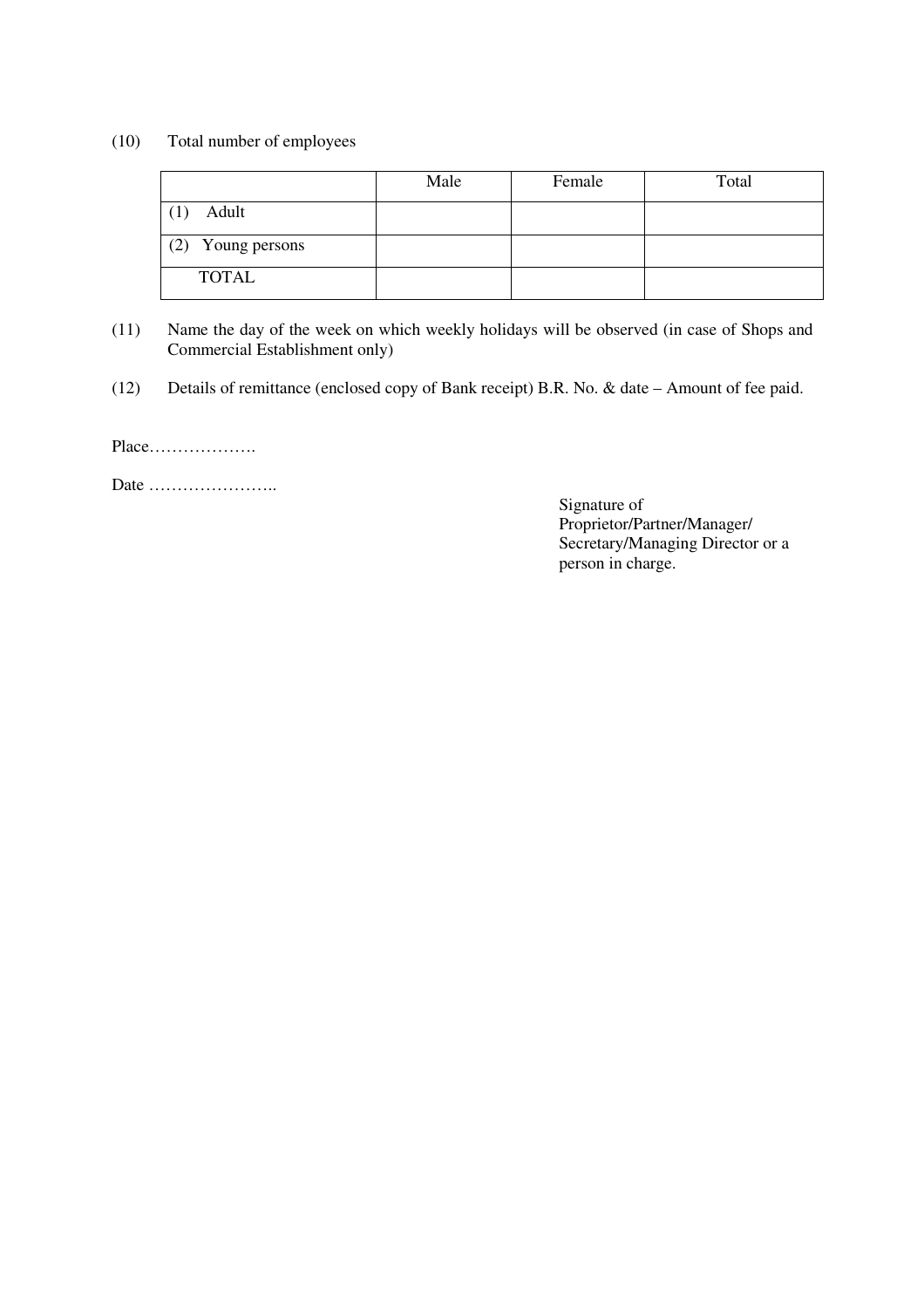#### **Form 'B' See Rule No. 4 (2)**

#### **REGISTER OF ESTABLISHMENTS**

Part I-- Shops.

- Part II--Commercial Establishments.
- Part III--Residential hotels
- Part IV--Restaurants and eating houses.

Part V-- Theatres and other place of public entertainment & amusement.

**Note** : This register shall be maintained Category wise separately for each town.

| Name and address           | Name of | Name of Manager or other      | Nature of |
|----------------------------|---------|-------------------------------|-----------|
| of establishment<br>of the |         | person other than employer in | business  |
| establishment(item         |         | immediate in charge of the    |           |
| $1 & 2$ of form A)         |         | general management or         |           |
|                            |         | control of the establishment  |           |
|                            |         |                               |           |
|                            |         |                               |           |
|                            |         |                               |           |
|                            |         |                               |           |
|                            |         | employer                      |           |

6. No. of employees:

|                      | Male | Female | Total |
|----------------------|------|--------|-------|
| Adult                |      |        |       |
| (2)<br>Young persons |      |        |       |
| <b>TOTAL</b>         |      |        |       |

# 7. Renewals:

| Year | Year | Year |
|------|------|------|
|      |      |      |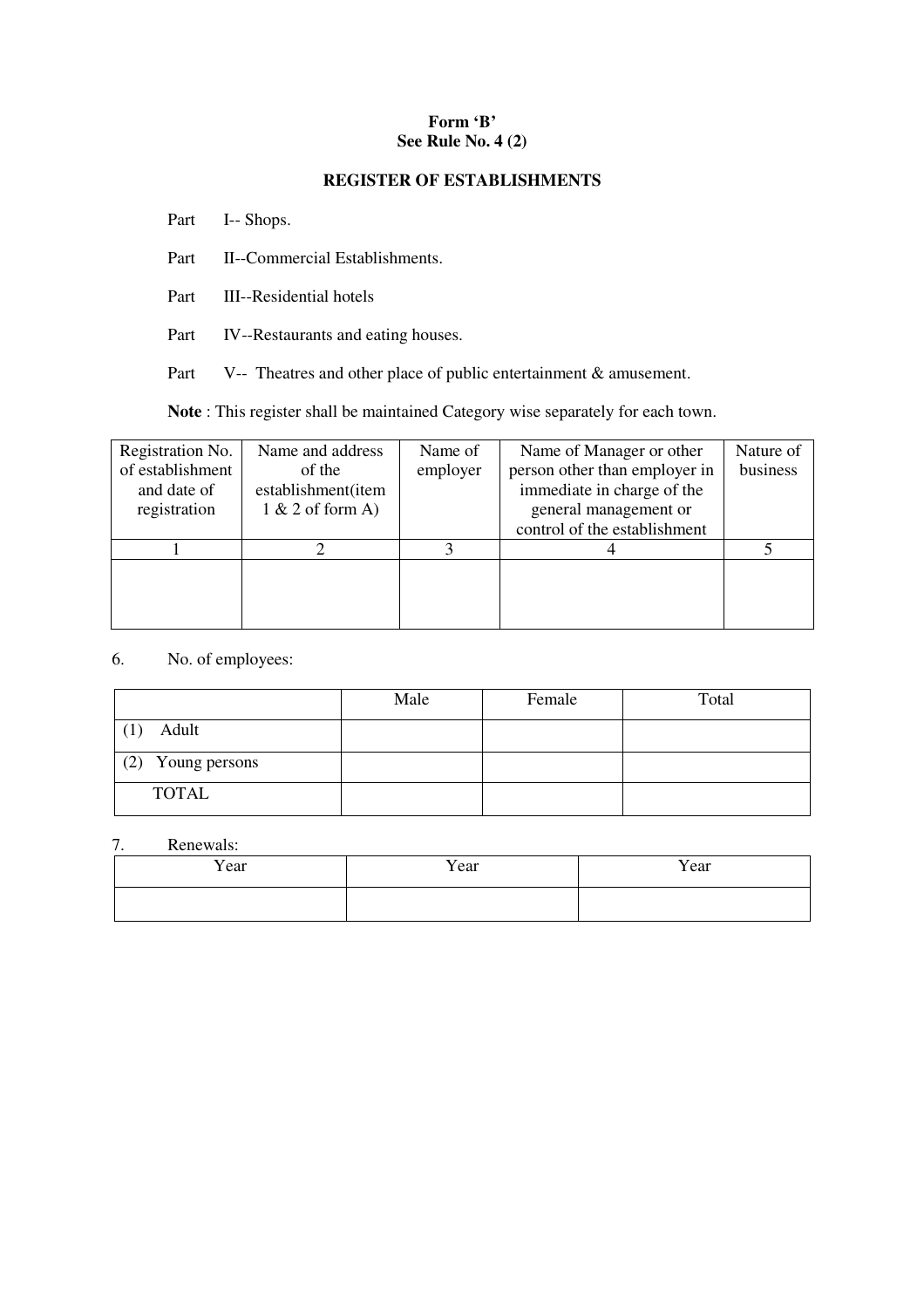#### **Form 'C' ( See Rule 4 (3) )**

# **The Sikkim Shops and Commercial Establishment Act 1983 (Registration Certificate of Establishment)**

# **Part A**

| (1) |                                                                                                                                    |
|-----|------------------------------------------------------------------------------------------------------------------------------------|
| (2) |                                                                                                                                    |
| (3) |                                                                                                                                    |
| (4) |                                                                                                                                    |
| (5) | Name & designation of the proprietor/manager/agent or any other person in the immediate<br>charge or control of the establishment. |

(6) Name and designation of other persons (s) having interest as employer in the establishment, if any, with his/their address in the State.

(7) Total number of employees

|                   | Male | Female | Total |
|-------------------|------|--------|-------|
| Adult             |      |        |       |
| (2) Young persons |      |        |       |
| <b>TOTAL</b>      |      |        |       |

This is to certify that the establishment, the particulars of which have been given above, has been registered under the Sikkim Shops and Commercial Establishments Act 1983 on the day of ………….198………

(Seal)

Chief Inspector under the Sikkim Shops and Commercial Establishment Act, 1983

# ( Annual renewals under rule 5 ) **Part B**

No……………………….Dated……………………

It is hereby certified that the above certificate of Registration has been renewed for the year ending  $31^{st}$  Dec.,  $19$ .............

> Chief Inspector The S.S.& C.E. Act, 1983.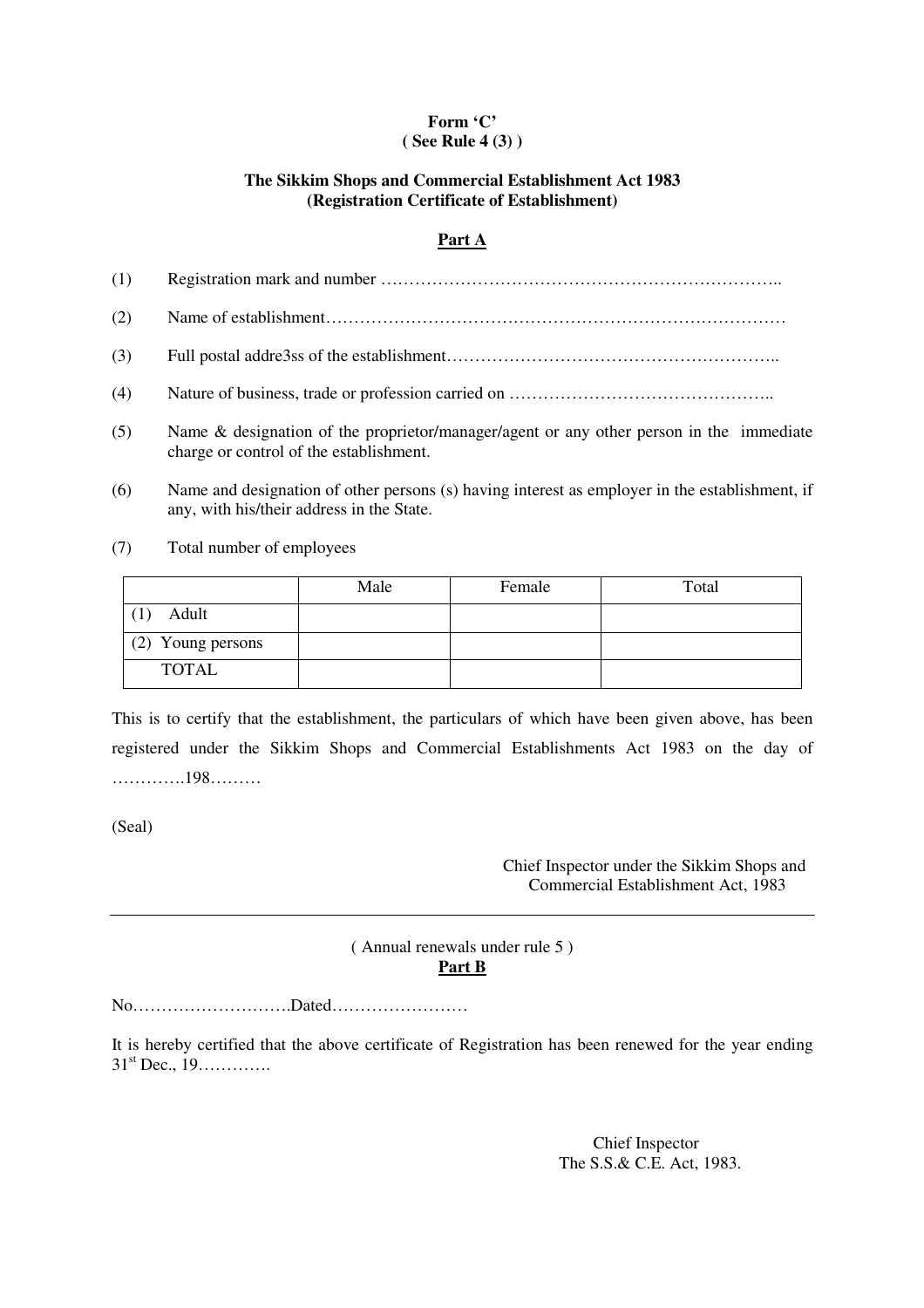### **Form 'D' (See Rule 4(6)) Notice of Change**

Name of the establishment already registered with full address and name of the employer/proprietor/Manager.

Registration number.

To The Inspector under S.S. & C.E. Act, 1983

Sir,

Notice is hereby given that the following change has been taken place in respect of information forwarded to you in form 'A'.

The Registration Certificate is forwarded herewith to be returned after recording necessary changes.

1. 2. 3. 4. 5.

| Place | Signature of the Proprietor/Manager               |
|-------|---------------------------------------------------|
| Date  | Secretary/Managing Director/or a person in charge |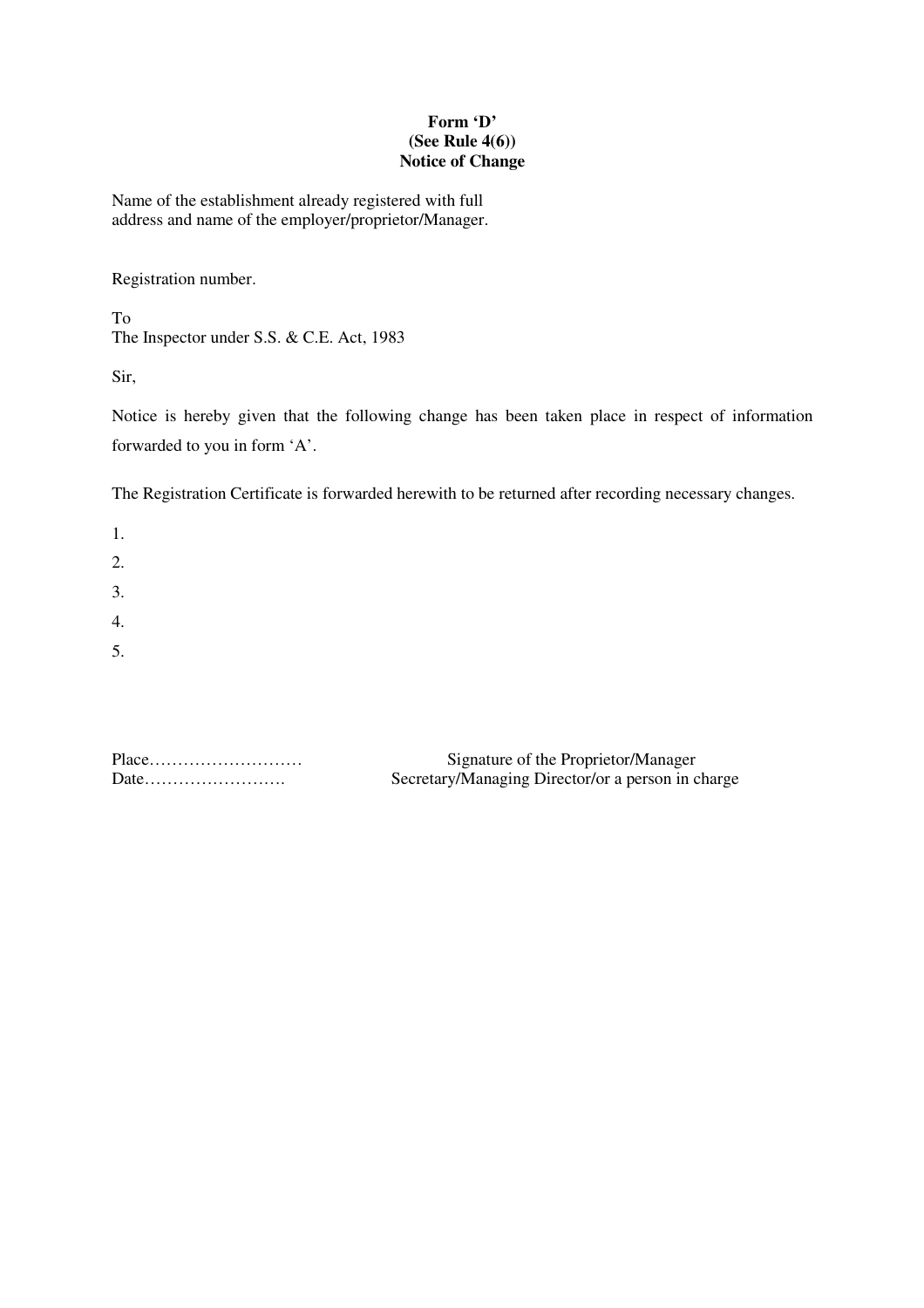# **Form 'E' (See Rule 9 (1)) Cash Receipt**

Received a sum of Rs. 50/- only from Shri ……………………… S/o ……..………………… Resident of ……………………………………….as a deposit by way of security for the return of seized goods/ in consideration that his goods may not be seized for contravention of the provisions of section 11(1) of the Sikkim Shops and Commercial Establishments Act, 1983.

Time………………………… Inspector, Date………………………

Sikkim Shops & Commercial Establishment Act, 1983

…………………………………………… Signature of depositor.

**Note** : - The depositor shall prefer his claim for refund only after the case has been finally disposed of.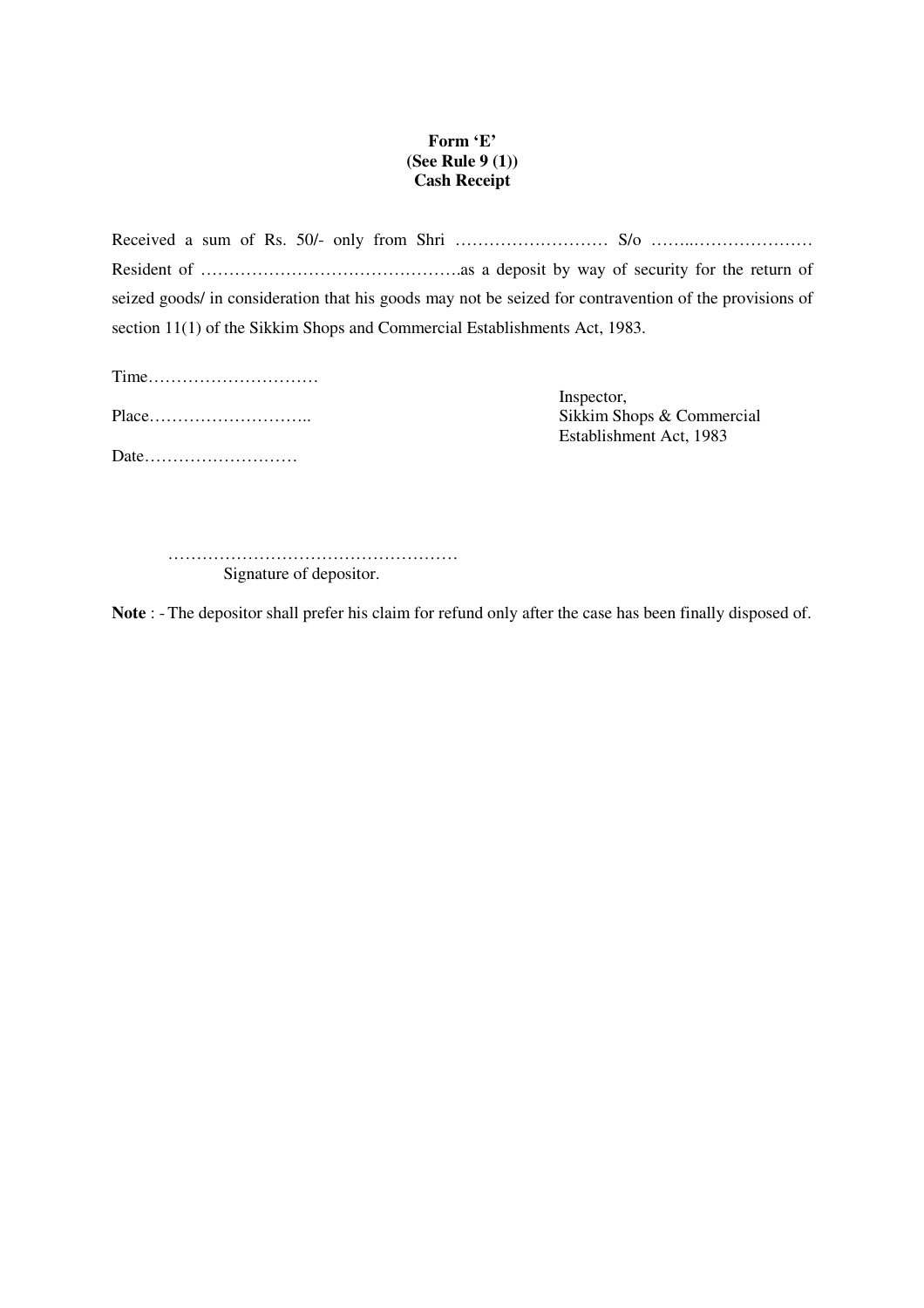# **Form 'F' See Rule No. 9 (2) Seizure Memo (Part A)**

In exercise of the power conferred on me under sub-section (2) of section 11 of the Sikkim Shops and Commercial Establishments Act, 1983, I hereby seize the goods of following description belonging to Shri ……………………………S/O …………………………… resident of …………………………………… who has been detected hawking the said goods in contraventions of the provision of sub-section (1) of section 11 of the Sikkim Shops and Commercial Establishments Acts, 1983.

Particulars of goods seized.

| Inspector,                |
|---------------------------|
| Sikkim Shops & Commercial |
| Establishments Act, 1983  |

#### **Delivery memo ( Part B )**

|  |  |  |  |  | The goods seized with the description as given under seizure memo no |
|--|--|--|--|--|----------------------------------------------------------------------|
|  |  |  |  |  |                                                                      |
|  |  |  |  |  |                                                                      |

Time…………………………

Inspector,

|--|--|--|--|--|

Sikkim Shops & Commercial Establishments Act, 1983.

Received the said goods

(Name of the owner of goods with signature & date).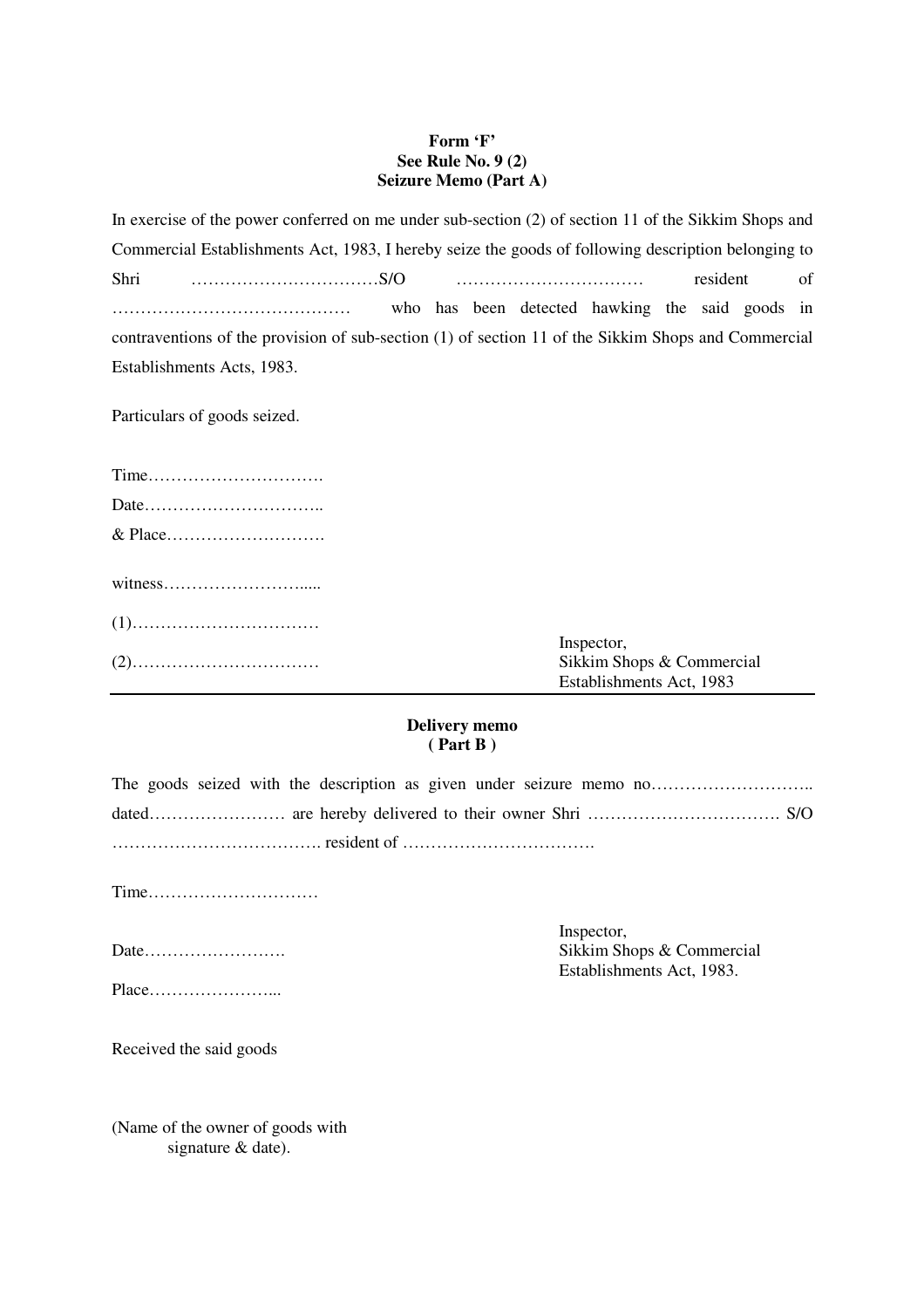#### **FORM 'G'**

# **[See Rule 10(ii)] Form of Certificate**

His / Her marks of identification are:-

Thumb impression or signature of the person examined.

Place……………………….

Date……………………….

 Medical Practitioner Regd. No………… Date…………………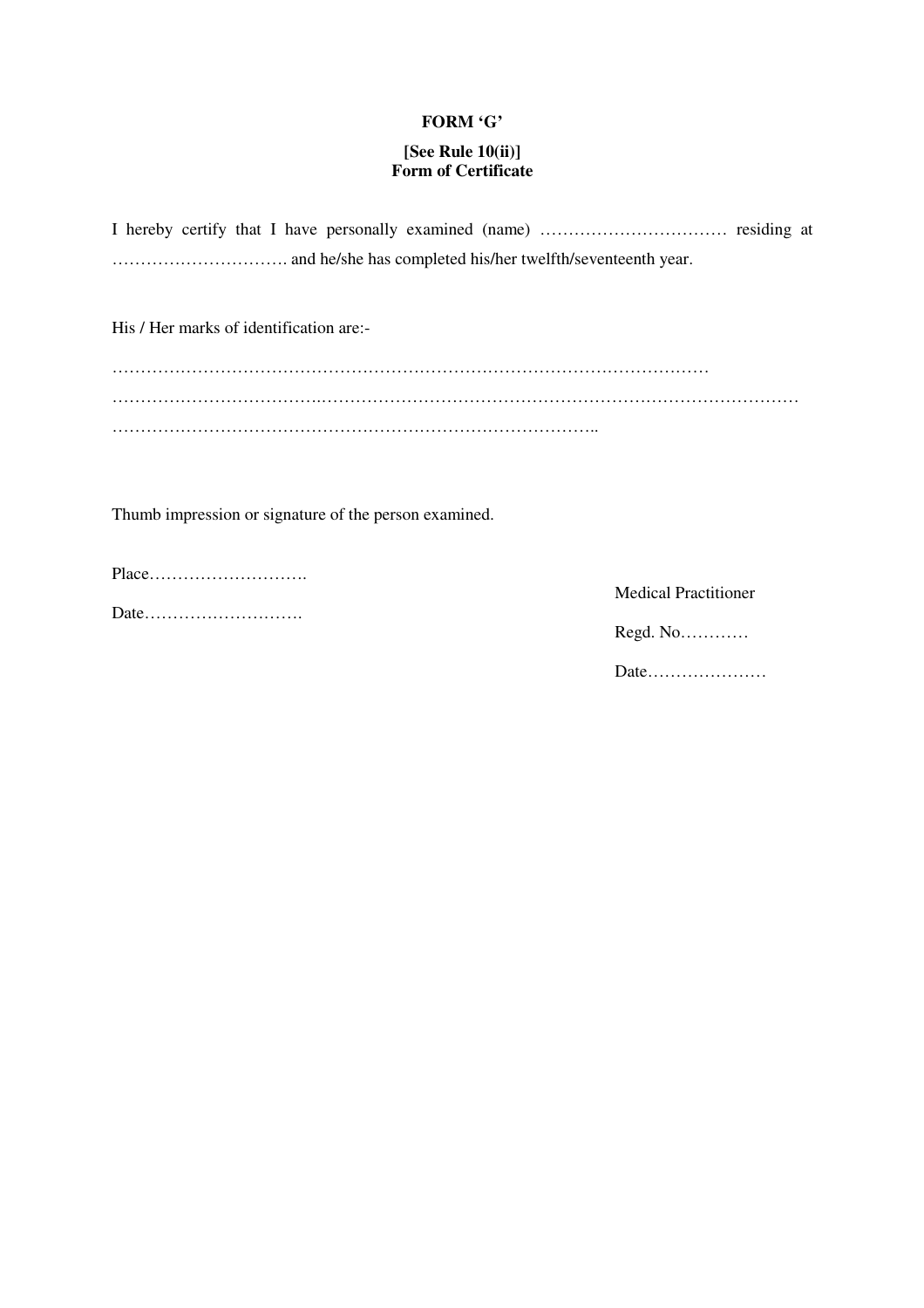# **Form 'H' [See Rule No. 11 (2)]**

Register showing dates of lime washing, colour washing etc.

| Parts of the<br>establishment,<br>i.e. name of<br>room | Parts lime<br>washed, colour<br>washed, painted<br>or varnished, e.g.<br>walls, ceilings,<br>wood works etc. | Treatment<br>(whether<br>lime washed,<br>colour-<br>washed,<br>painted or<br>varnished) | Date on which<br>lime washing,<br>colour-washing<br>painting or<br>varnishing was<br>carried<br>out(according to<br>the English<br>Calender) | Signature<br>of the<br>employer<br><b>or</b><br>manager. | Remarks. |
|--------------------------------------------------------|--------------------------------------------------------------------------------------------------------------|-----------------------------------------------------------------------------------------|----------------------------------------------------------------------------------------------------------------------------------------------|----------------------------------------------------------|----------|
| 1                                                      | $\overline{2}$                                                                                               | $\overline{3}$                                                                          | $\overline{4}$                                                                                                                               | $\overline{5}$                                           | 6        |
|                                                        |                                                                                                              |                                                                                         |                                                                                                                                              |                                                          |          |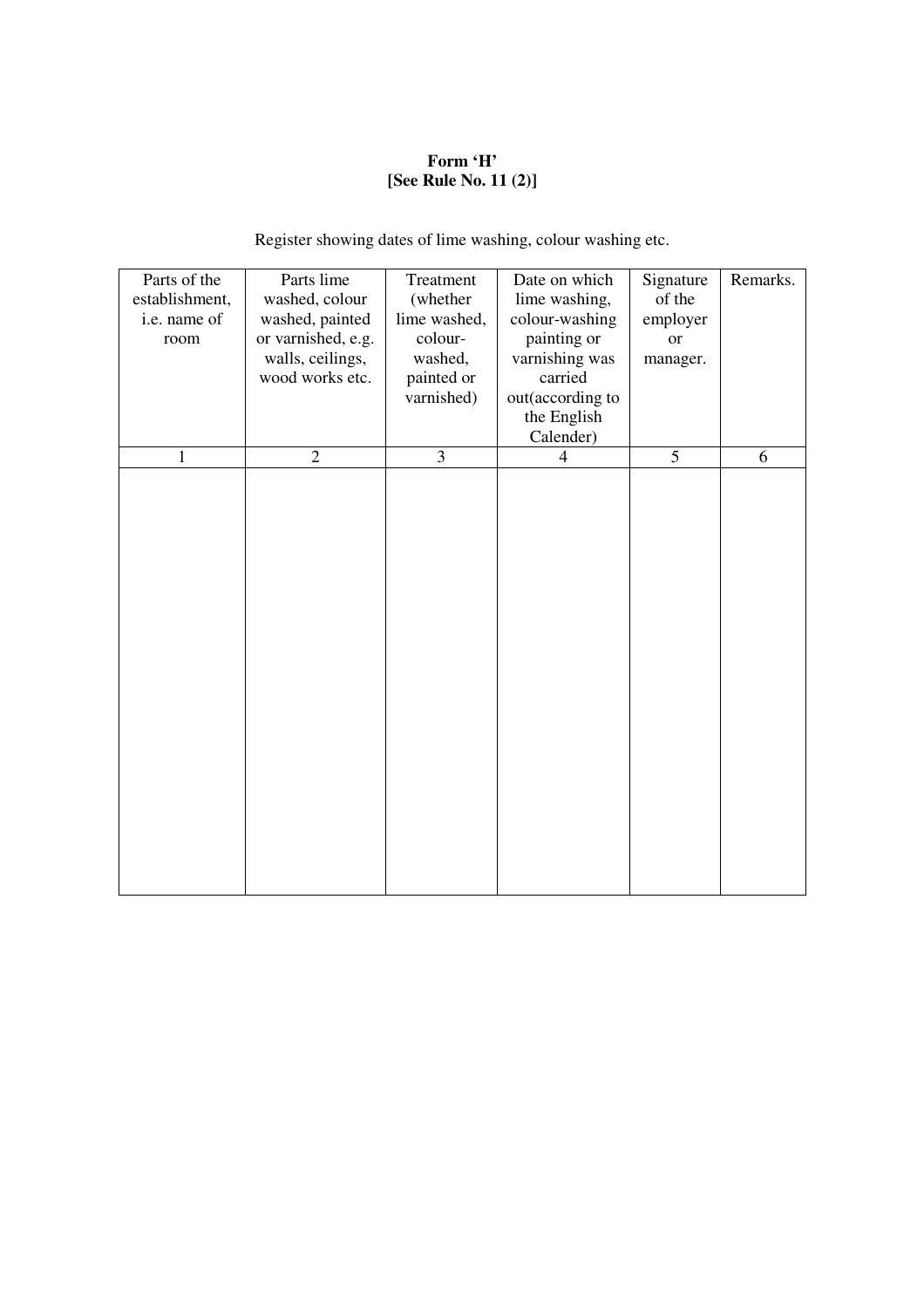# **Form I [See Rule 15 (1)]**

#### **Register of employment in a Shop or Commercial Establishment, for the week ending ……………………..198**

| Name of the employee and the<br>establishment | sex | Age |
|-----------------------------------------------|-----|-----|
|                                               |     |     |
|                                               |     |     |

|                                                        | Days of the week                               |                   |        |        |        |        |        |        |  |  |
|--------------------------------------------------------|------------------------------------------------|-------------------|--------|--------|--------|--------|--------|--------|--|--|
|                                                        | Sunday                                         |                   | Mon-   | Tues-  | Wednes | Thurs- | Fri-   | Satur- |  |  |
|                                                        |                                                |                   | day    | day    | -day   | day    | day    | day    |  |  |
| Time at<br>which<br>employ<br>-ment<br>commen-<br>ces. | Time at<br>which<br>employ-<br>ment<br>ceases. | Rest<br>intervals | $\ast$ | $\ast$ | $\ast$ | $\ast$ | $\ast$ | $\ast$ |  |  |
|                                                        | $\overline{4}$                                 |                   |        |        |        |        |        |        |  |  |
|                                                        |                                                |                   |        |        |        |        |        |        |  |  |

| Total hours   | Days on which overtime  | Extent of overtime. | Extend of overtime.<br>worked previously |
|---------------|-------------------------|---------------------|------------------------------------------|
| worked during | work is done and extend | worked during the   | during the year in                       |
| the week.     | of such overtime on     | week.               | accordance with the                      |
|               | each day.               |                     | provisions of rule 9.                    |
|               |                         |                     |                                          |
|               |                         |                     |                                          |

- Note: The mark 'H' shall be made in the column relating to any day on which an establishment remains closed in accordance with the notice referred to in section  $17(1)$  or a holiday is given in accordance with the condition subject to which exemption is granted as specified in sec : 4 and 5 of the Act and 'A' if the employee is absent on any other day.
- \* The same sub-columns as for Sunday.

The entries under the heading "Rest intervals" shall be the actual hours at which intervals are to begin and end (e.g. 1 P.M. to 2 P.M. or so on).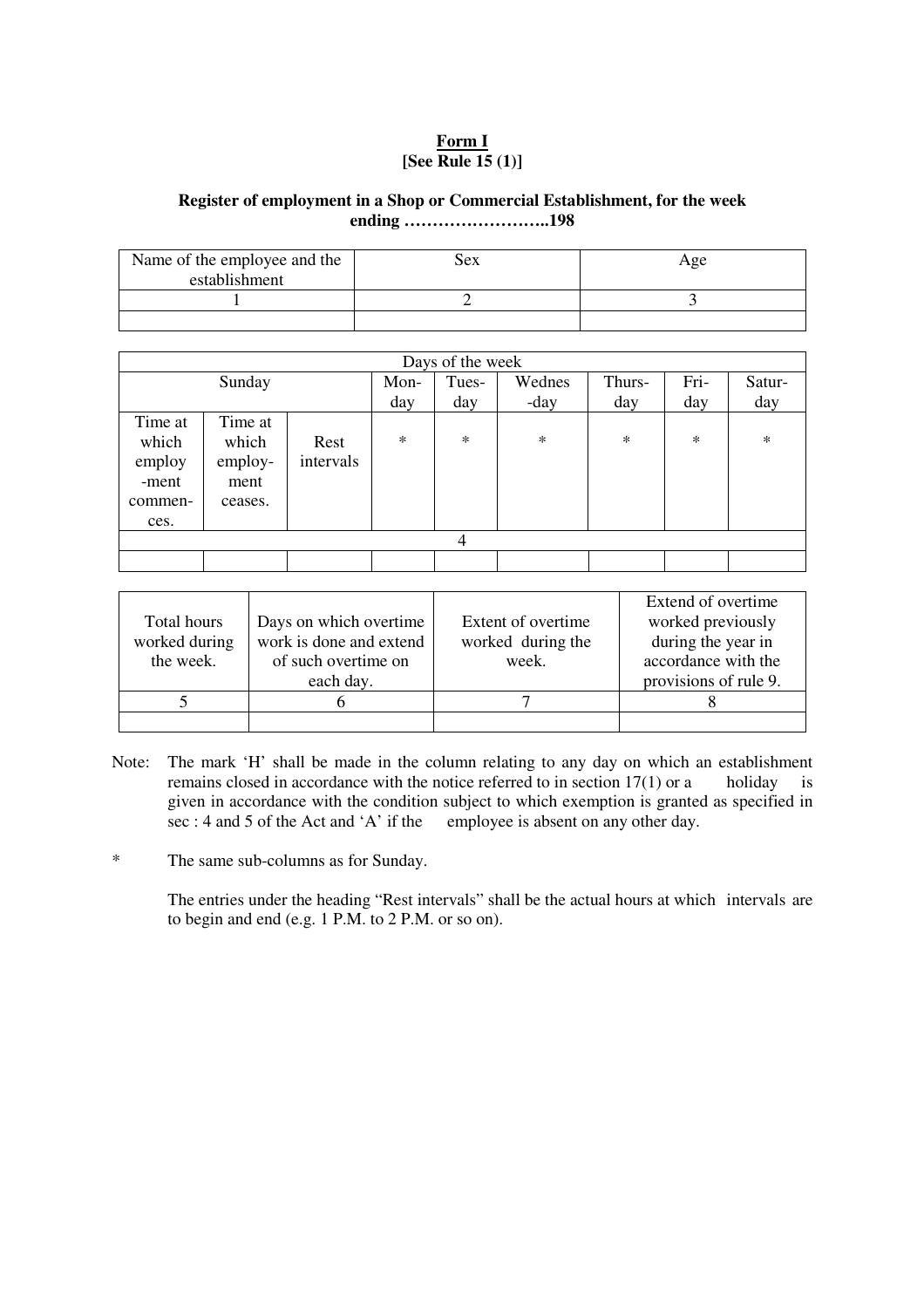# **Form J [ See Rule 15(2) (a) ]**

Register of employment in a residential hotel, restaurant, eating house, theatre or other place of public amusement or entertainment for the month ………………………ending………………….19……..

| Name of                       |                |     | Day of the month                                      |                                               |                   |        |        |   |        |        |  |  |  |  |
|-------------------------------|----------------|-----|-------------------------------------------------------|-----------------------------------------------|-------------------|--------|--------|---|--------|--------|--|--|--|--|
| the<br>employee               | Sex            | Age |                                                       | 2<br>3<br>6 etc.<br>5<br>4                    |                   |        |        |   |        |        |  |  |  |  |
| and the<br>establish<br>-ment |                |     | Time at<br>which<br>employ<br>-ment<br>commen<br>-ces | Time at<br>which<br>employ-<br>ment<br>ceases | Rest<br>intervals | $\ast$ | $\ast$ | * | $\ast$ | $\ast$ |  |  |  |  |
|                               | $\overline{2}$ | 3   |                                                       |                                               | 4                 |        |        |   |        |        |  |  |  |  |
|                               |                |     |                                                       |                                               |                   |        |        |   |        |        |  |  |  |  |

| Days on which overtime work is done and<br>extent of such overtime on each day | Extent of overtime worked previously during<br>the year in accordance with the provisions of<br>Section $20(2)$ . |
|--------------------------------------------------------------------------------|-------------------------------------------------------------------------------------------------------------------|
|                                                                                |                                                                                                                   |
|                                                                                |                                                                                                                   |

- **Note :** The mark 'H' shall be made in the column relating to any day on which a holiday is given in accordance with the notice referred to in Sub-Sec : (2) (b) of Sec : 15 of the rule – and 'A' if the employee is absent on any other day.
- \* The same Sub-Column as for 1.

The entries under the heading "Rest intervals" shall be the actual hours at which intervals are to begin and end (e.g. 1 P.M. to 2.00 P.M. or so on).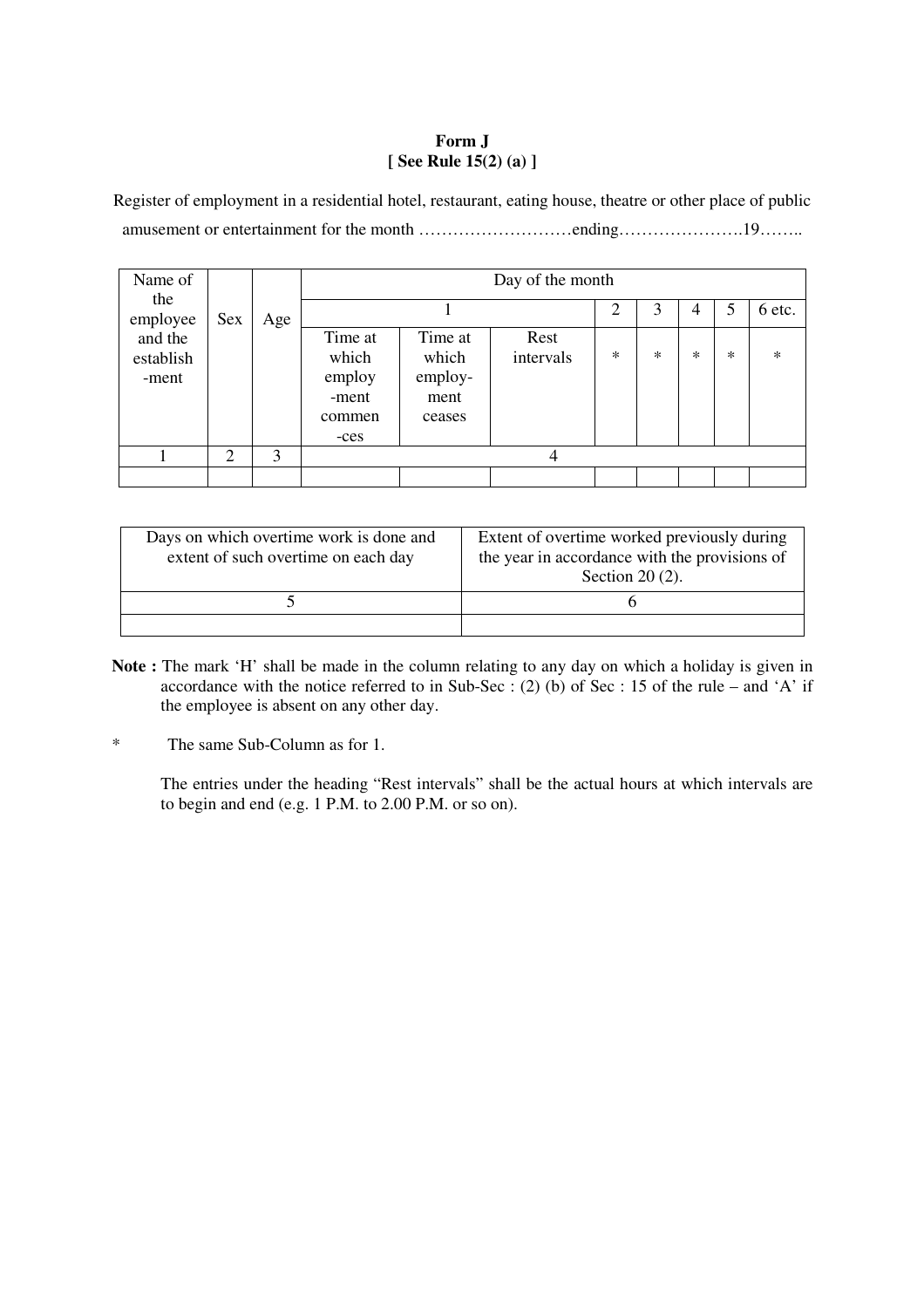#### **Form K [See Rule 15 (1)]**

Register of employment in a Shop or Commercial Establishment where opening and closing hours are ordinarily uniform for the week ending …………… 19…………..

| Name of the<br>employee and<br>the<br>establishment | <b>Sex</b> | Age | Time at which<br>employment<br>commences | Time at which<br>employment<br>ceases | Rest intervals |
|-----------------------------------------------------|------------|-----|------------------------------------------|---------------------------------------|----------------|
|                                                     |            |     |                                          |                                       |                |
|                                                     |            |     |                                          |                                       |                |

| Hours worked on                                                            |  |  |  |  |  |  |  |  |  |  |
|----------------------------------------------------------------------------|--|--|--|--|--|--|--|--|--|--|
| Friday<br>Wednesday<br>Tuesday<br>Thursday<br>Monday<br>Sunday<br>Saturday |  |  |  |  |  |  |  |  |  |  |
|                                                                            |  |  |  |  |  |  |  |  |  |  |
|                                                                            |  |  |  |  |  |  |  |  |  |  |

| Total hours worked<br>during the week. | Days on which<br>overtime work is done<br>and extend of such<br>overtime on each<br>occasion. | Extent of overtime.<br>worked during the<br>week | Extend of overtime.<br>worked previously<br>during the year in<br>accordance with the<br>provisions of rule 5. |
|----------------------------------------|-----------------------------------------------------------------------------------------------|--------------------------------------------------|----------------------------------------------------------------------------------------------------------------|
|                                        |                                                                                               | 10                                               |                                                                                                                |
|                                        |                                                                                               |                                                  |                                                                                                                |

**Note:** The marks 'H' shall be made in the column relating to any day on which an establishment remains closed in accordance with the notice referred to in Sec : 17(1) or a holiday is given<br>in accordance with the condition subject to which exemption is granted is specified in in accordance with the condition subject to which Sec : 4 and 5 of the Act and 'A' if the employee is absent on any other day.

The entries under the heading 'Rest of intervals' shall be actual hours at which intervals are to begin and end (e.g. 1.00 P.M. to 2.00 P.M. and so on).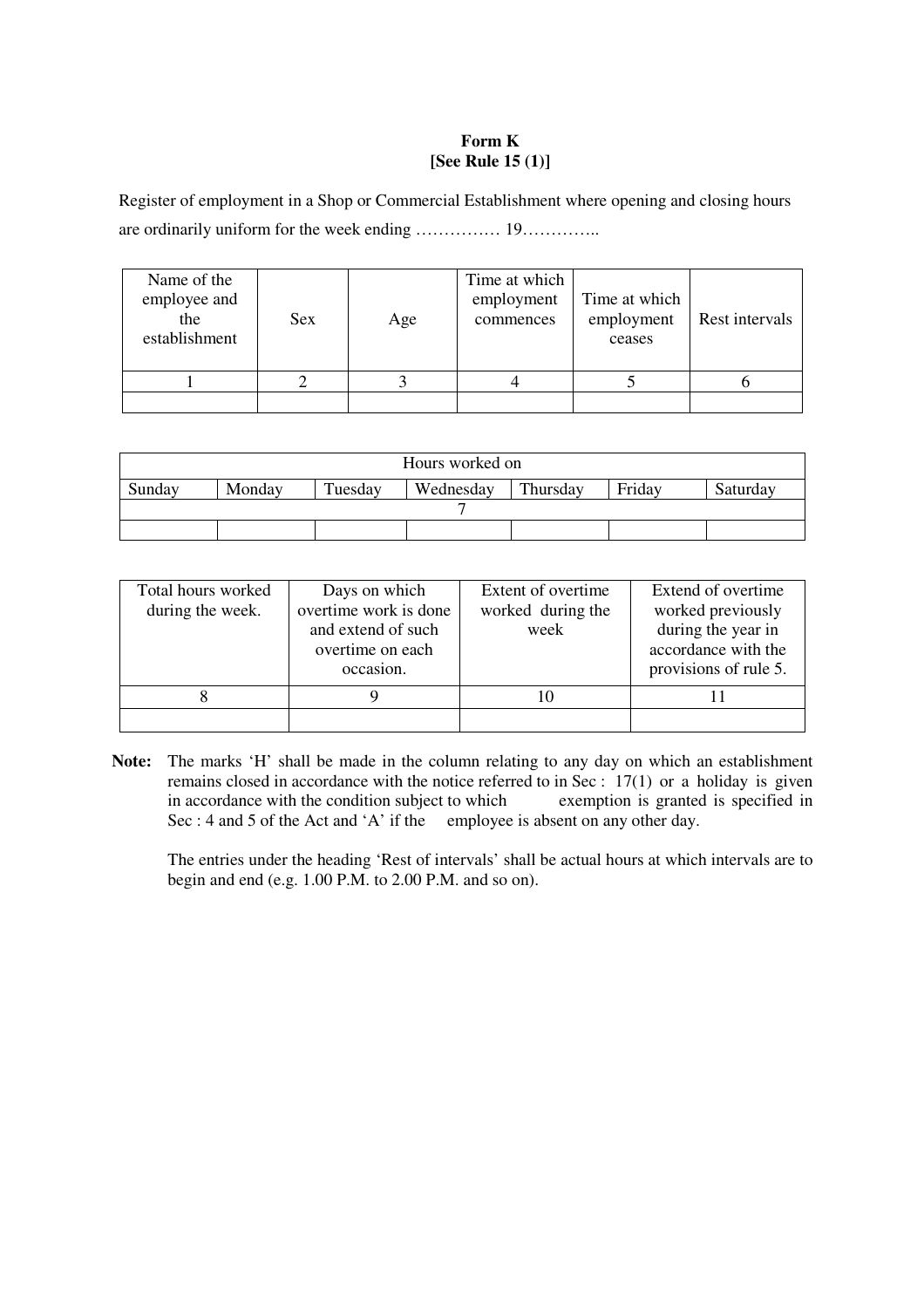## **Form – L [See Rule 15 (2) (a)]**

Register of Employment in a residential hotel, restaurant, eating house, theatre or other place of public of amusement or Entertainment where opening and closing hours are ordinarily uniform for the month ending …………………….19…….

| (Name of the<br>employee and<br>the<br>establishment) | Sex. | Age | Time at which  <br>employment<br>commences | Time at which<br>employment<br>ceases | Rest<br>intervals |
|-------------------------------------------------------|------|-----|--------------------------------------------|---------------------------------------|-------------------|
|                                                       |      |     |                                            |                                       |                   |
|                                                       |      |     |                                            |                                       |                   |

|  | Hours worked on |  |      | Days on which    | * Extend of overtime           |
|--|-----------------|--|------|------------------|--------------------------------|
|  | 4               |  | Etc. | overtime work is | worked previously during       |
|  |                 |  |      | done and extend  | the year in accordance with    |
|  |                 |  |      | of such overtime | the provisions of rule $20(2)$ |
|  |                 |  |      | on each occasion | and $26(2)$ .                  |
|  |                 |  |      |                  |                                |
|  |                 |  |      |                  |                                |

- **Note :** The marks "H" shall be made in the column relating to any day on which a holiday is given in accordance with the notice Referred to in rule  $15(2)$  (a) and "A" if the employee is absent on any other day.
- \* This column need not be filled by theatres or other places of public amusement or entertainment.

The entries under the heading "Rest intervals" shall be the actual hours at which intervals are to begin and end (e.g. 1 P/M. to 2 P.M.)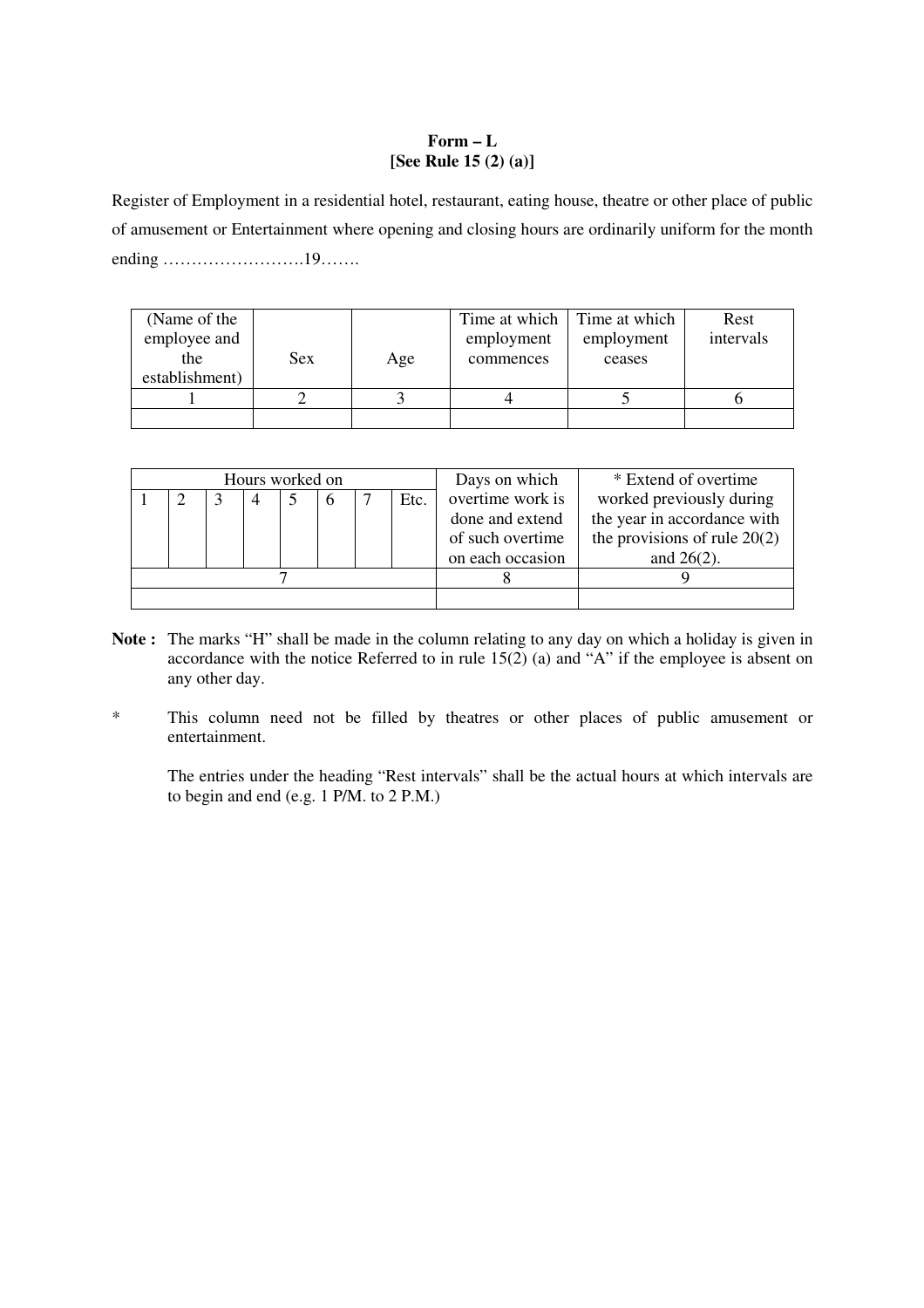## **Form M [See Rule 15 (2) (b)]**

#### **Notice of holiday.**

Name and address of the Establishment.

| *(Residential Hotel |
|---------------------|
| (Restaurant)        |
| (Eating House)      |
|                     |

The employees in this (Theatre

(Other place of public amusement and entertainment

(Shops/Commercial Establishment which

is entitled to exemption from Sections 17 and 29 of the Act. shall be given a holiday on the day named below in the week following the date of this notice and until further notice.

| Name of the employee | Day on which holiday is allowed |  |  |
|----------------------|---------------------------------|--|--|
|                      |                                 |  |  |
|                      |                                 |  |  |
|                      |                                 |  |  |

\* Strike out the words which are not appropriate. Strike out the words "until further notice" if the notice is intended to apply only to one week. If the same day is fixed for all the employees, the word "all" only need to be inserted in this column.

Signature of the employer/manager

Date……………………………..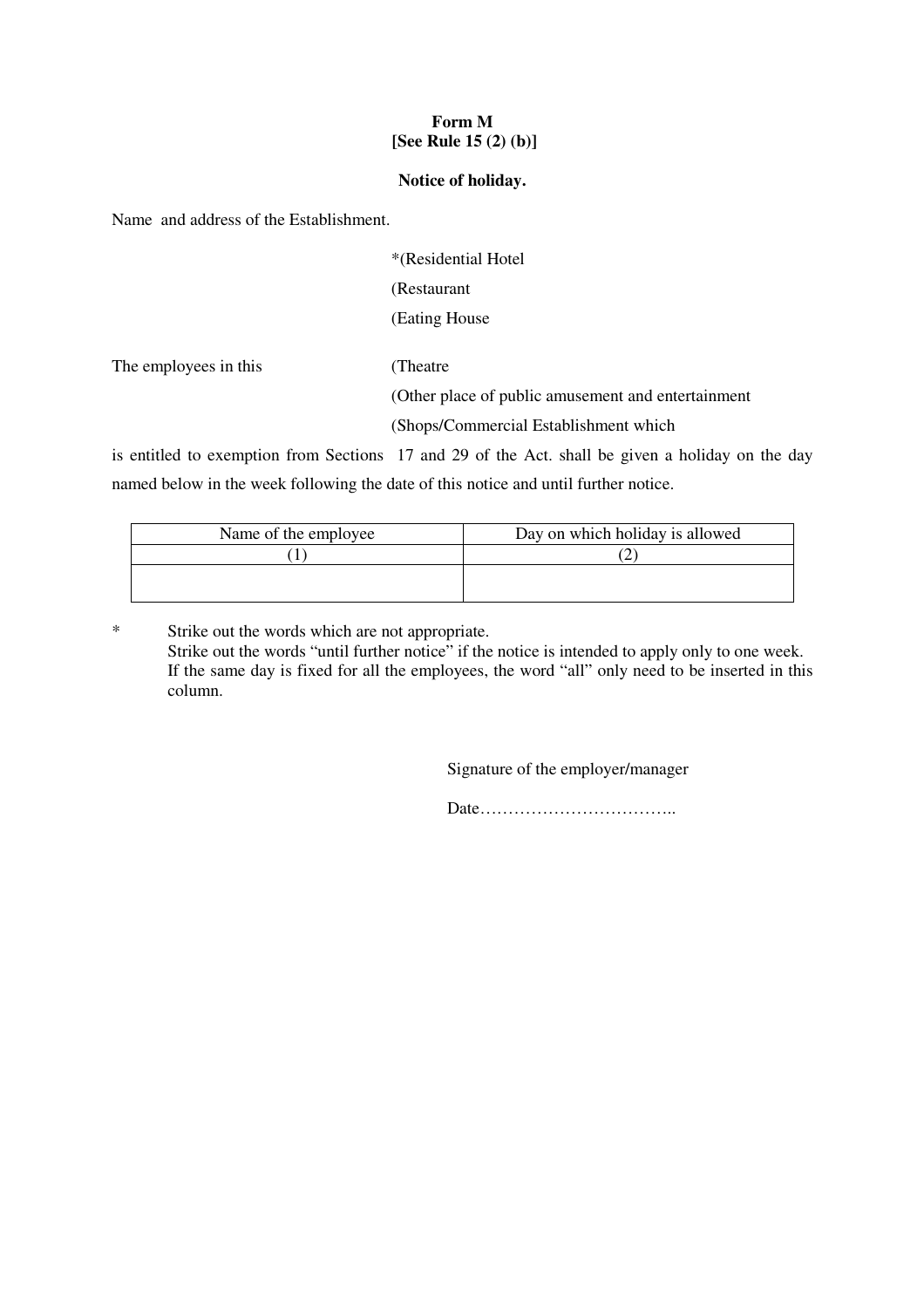## **Form N [See Rule 15 (3)] Register of Leave**

Name of the employer of the establishment:

Name of the employee:

Description of the department (if applicable).Date of entry into service:

|                 | Accumulation of | Leave allowed |                                        | Payment for leave         |                    | Refusal of leave       |                       |                               |
|-----------------|-----------------|---------------|----------------------------------------|---------------------------|--------------------|------------------------|-----------------------|-------------------------------|
| leave           |                 |               |                                        | made on                   |                    |                        |                       |                               |
| Leave<br>due on | No. of<br>days  | From<br>to    | Balance<br>of leave<br>carried<br>over | 1 <sup>st</sup><br>Moiety | $2^{nd}$<br>Moiety | Date of<br>application | Date<br>of<br>refusal | Amount<br>of leave<br>refused |
|                 | 2               | 3             | 4                                      |                           |                    |                        | n                     |                               |
|                 |                 |               |                                        |                           |                    |                        |                       |                               |

|                      | Payment for leave on discharge of an employee<br>quitting employment if admissible |                                                                  | Signature or thumb<br>impression of                        | Remarks. |
|----------------------|------------------------------------------------------------------------------------|------------------------------------------------------------------|------------------------------------------------------------|----------|
| Date of<br>discharge | Date and<br>amount paid                                                            | Signature or<br>left hand<br>thumb<br>impression of<br>employee. | employee in receipt<br>of Leave Book in<br>Form O and Date |          |
|                      |                                                                                    |                                                                  |                                                            | Q        |
|                      |                                                                                    |                                                                  |                                                            |          |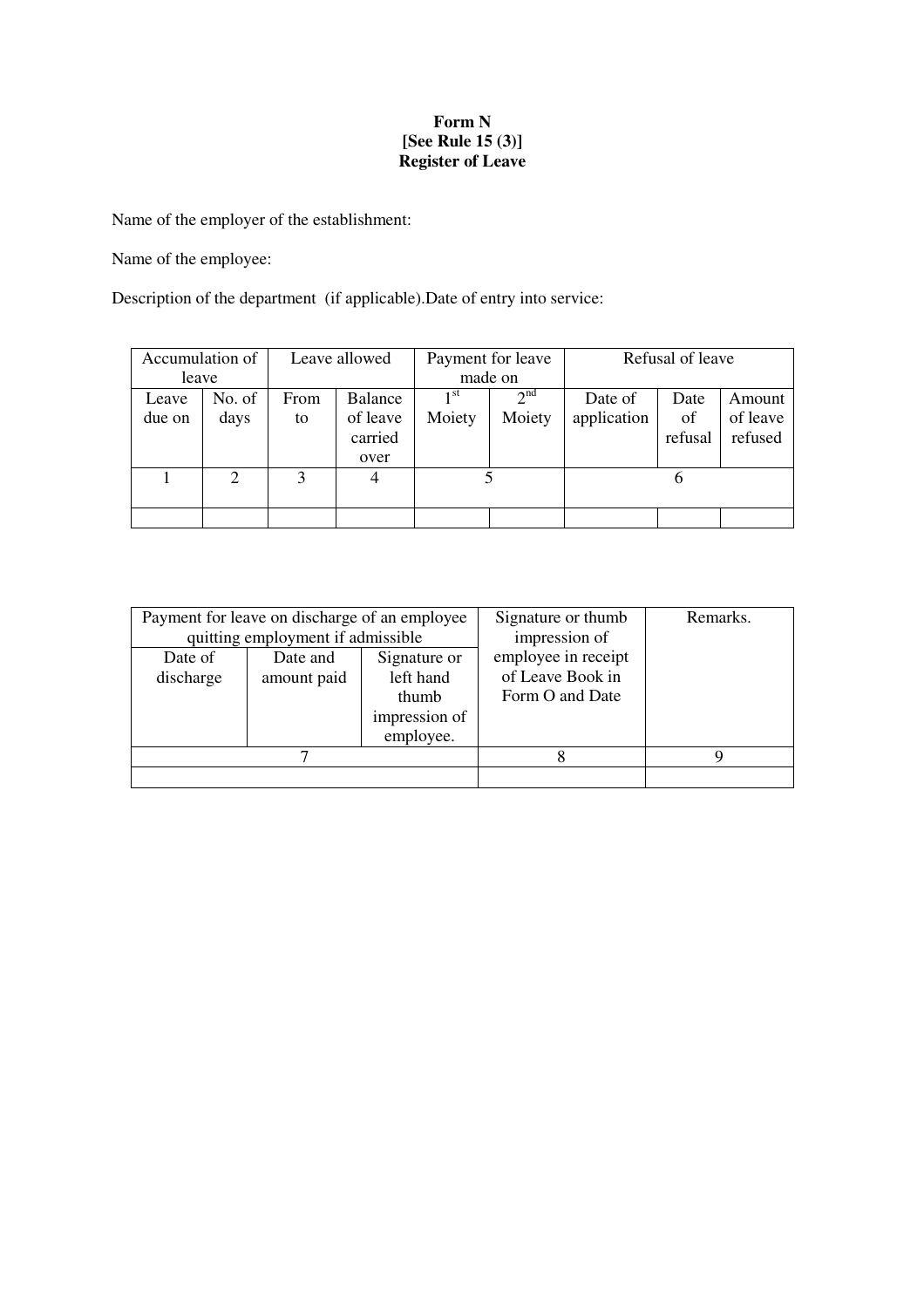# **Form O [See Rule 14 (4)] Leave Book**

Same form as the form of the register of leave but a separate book shall be made for each employee on a thick bound sheet.

 $\frac{1}{2}$  , and the set of the set of the set of the set of the set of the set of the set of the set of the set of the set of the set of the set of the set of the set of the set of the set of the set of the set of the set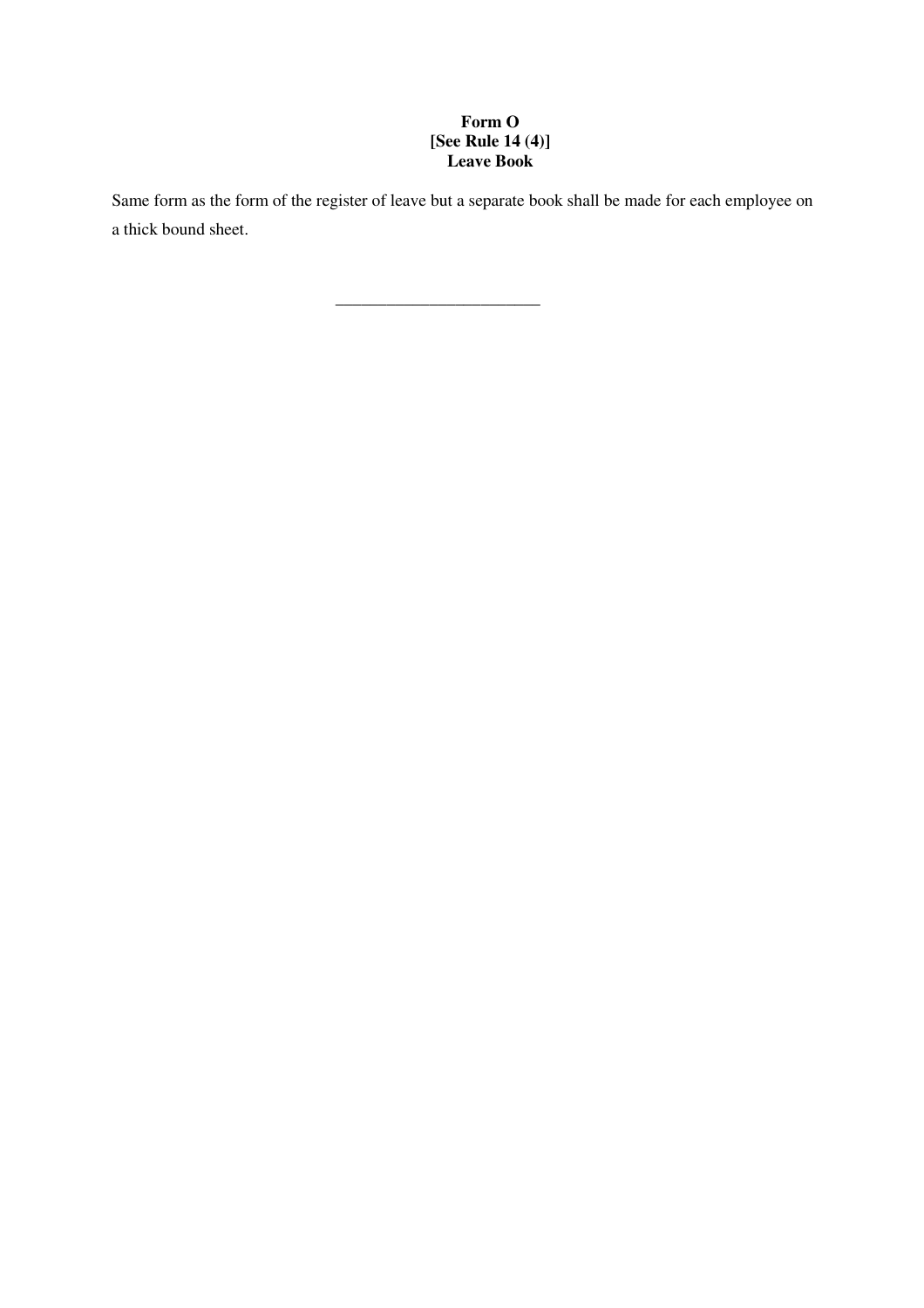# **Schedule I**

# **(See Rule 4(1) and (4)**

| S1.            | Category of establishment                              | <b>Registration Fees</b> | Renewal fees |
|----------------|--------------------------------------------------------|--------------------------|--------------|
| No.            |                                                        |                          |              |
| (1)            | (2)                                                    | (3)                      | (4)          |
| $\mathbf{1}$   | Shops and establishment having no<br>employees         | ₹ 50/-                   | ₹ 50/-       |
| 2              | Shops and establishments having 1 to 9<br>employees.   | ₹ 100/-                  | ₹ 100/-      |
| $\mathcal{E}$  | Shops and establishments having 10 to<br>19 employees. | ₹ 150/-                  | ₹ 150/-      |
| $\overline{4}$ | Shops and establishment having 20 to<br>50 employees.  | ₹ 250/-                  | ₹ 250/-      |
| 5              | Shops and establishment having above<br>50 employees   | ₹ 500/-                  | ₹ 500/-      |